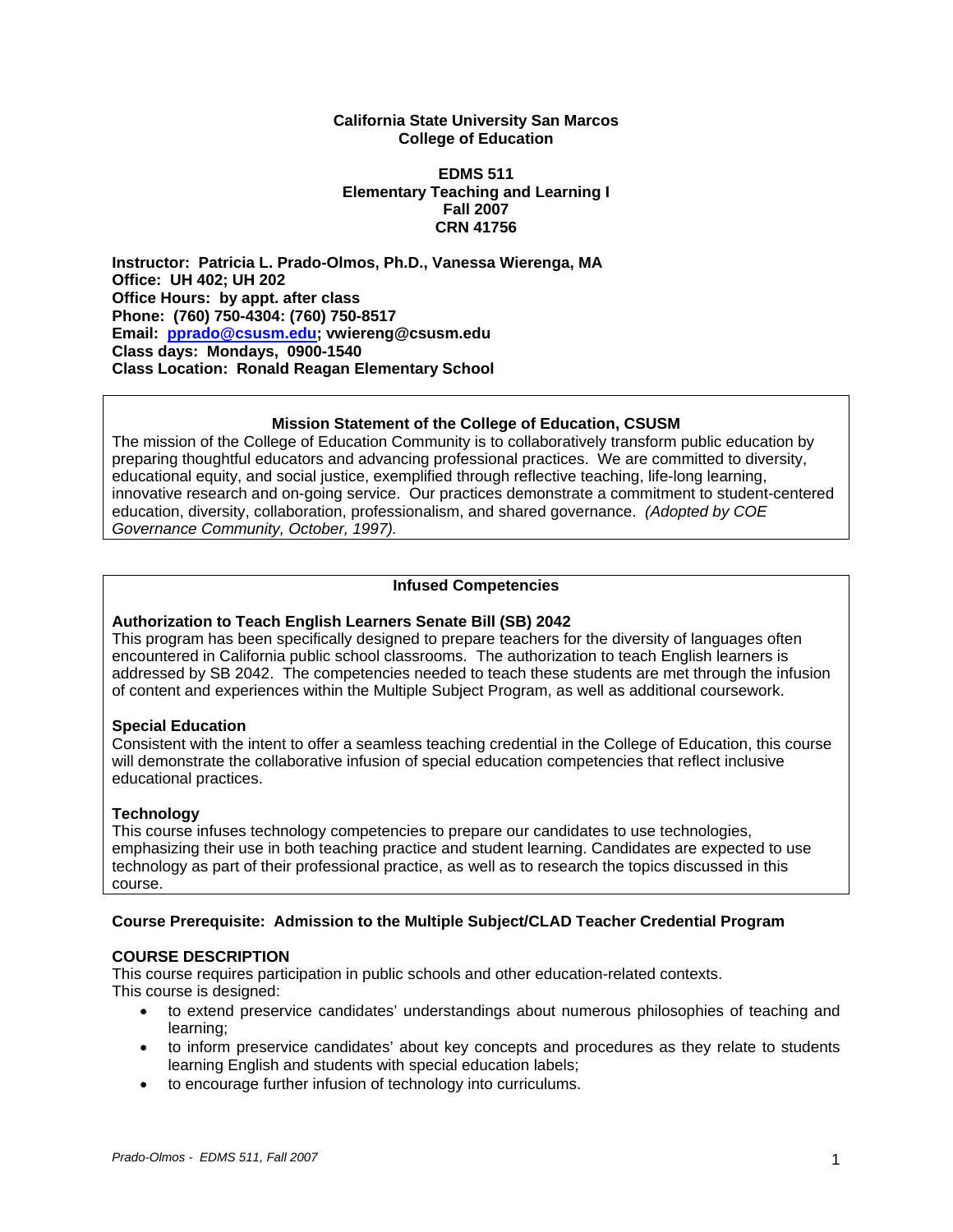## **Course Objectives**

The purposes of this course are threefold:

- to expand preservice candidates' knowledge about general learning theories and experiences with a range of pedagogical practices;
- to enhance preservice candidates' awareness of the multiple perspectives and learning styles that exist in diverse classrooms and other education-related settings;
- to provide a safe environment for preservice candidates' discussion of, and experimentation with, a variety of techniques and methods of instruction.

#### **College of Education Attendance Policy**

Due to the dynamic and interactive nature of courses in the College of Education, all students are expected to attend all classes and participate actively. At a minimum, students must attend more than 80% of class time, or s/he **may not receive a passing grade** for the course at the discretion of the instructor. Individual instructors may adopt more stringent attendance requirements. Should the student have extenuating circumstances, s/he should contact the instructor as soon as possible. *(Adopted by the COE Governance Community, December, 1997)*

#### **Attendance and Participation**

The course deals with complex material processed in a variety of ways. Structured interactions, group processes, oral presentations, guided discussion of readings, and self-disclosure exercises are the norm. **Students are expected to have read assigned materials by the date indicated in the syllabus, and should be prepared to discuss readings individually or in variously structured groups.** The degree of your engagement in these processes forms the basis for points assigned. Due to the fast paced and highly interactive nature of the course, regular attendance and full participation are expected: teaching and learning is difficult (if not impossible) if one is not present for and engaged in the process. Therefore, the above College Attendance Policy is amplified as follows: 1. Missing more than 1 class meeting will result in the reduction of one letter grade. 2. Arriving late or leaving early on more than two occasions will result in the reduction of one letter grade. 3. Illness and emergency circumstances will be considered/negotiated on a case-by-case basis. These measures should not be considered punitive, as students are expected to establish appropriate personal, academic and career-ladder priorities. Therefore these measures should be viewed as taking appropriate individual responsibility for one's own learning in a democratic, collaborative and reciprocal-learning environment.

#### **Authorization to Teach English Learners**

This credential program has been specifically designed to prepare teachers for the diversity of languages often encountered in California public school classrooms. The authorization to teach English learners is met through the infusion of content and experiences within the credential program, as well as additional coursework. Students successfully completing this program receive a credential with authorization to teach English learners. (approved by CCTC in SB 2042 Program Standards, August 02)

#### **Teacher Performance Expectations (TPE) Competencies**

This course is designed to help teachers seeking the Multiple Subjects Credential to develop the skills, knowledge, and attitudes necessary to assist schools and districts in implementing effective programs for students. The successful candidate will be able to merge theory and practice in order to realize a comprehensive and extensive educational program for all students. The following TPE's are primarily addressed in this course:

- TPE 6d Engaging and supporting all learners (Student Study Team Assignment)
- TPE 10 Creating & managing effective instructional time (Classroom Management Assignment)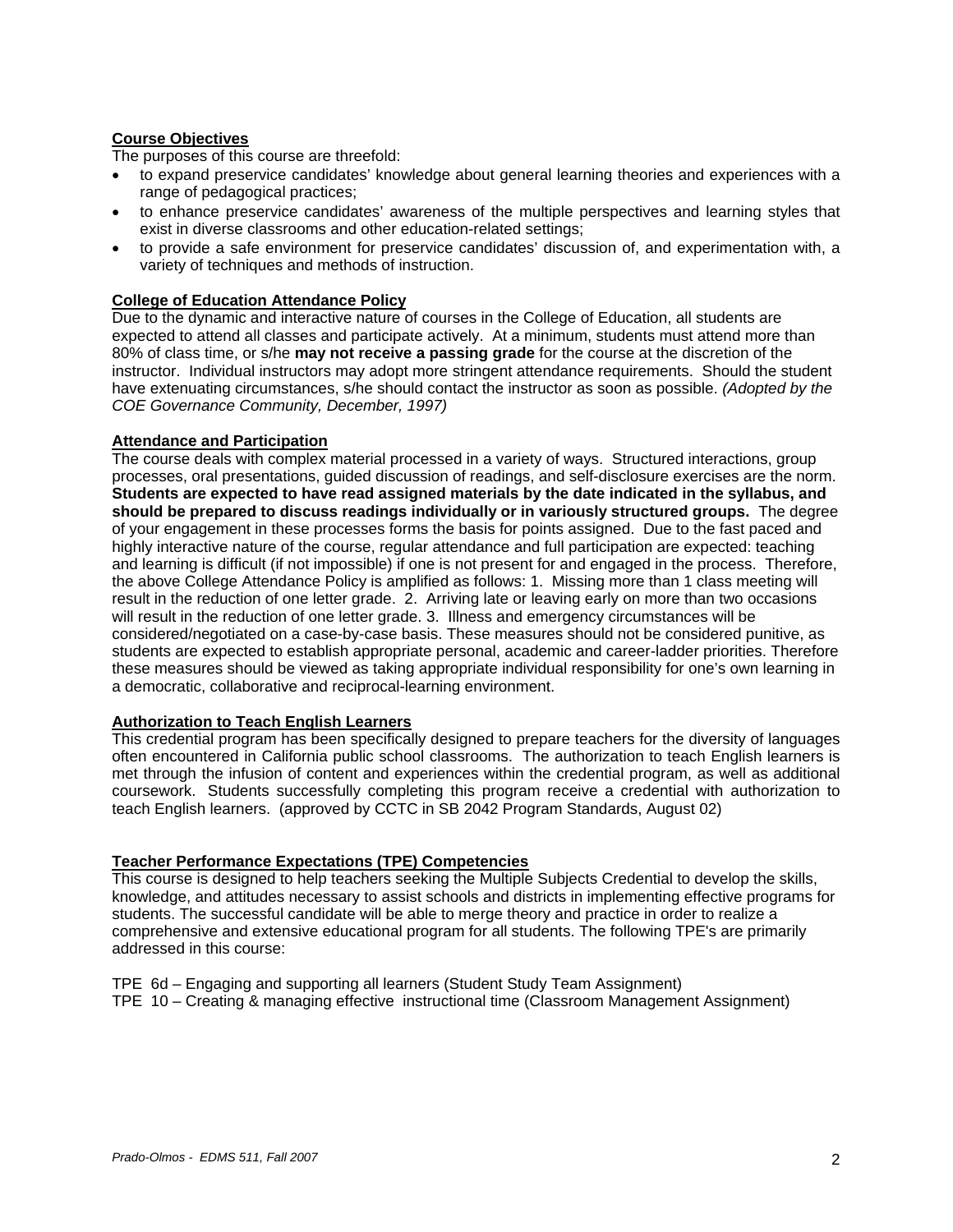## **GENERAL CONSIDERATIONS**

#### **Outcomes and Standards**

The context for, and scope of this course is aligned with standards for the Cross-cultural Language and Academic Development (CLAD) endorsement, as articulated by the California Commission on Teacher Credentialing (CTC), and as approved by the faculty of the College of Education in development of the program approval documents. Further consideration has been given to the alignment of standards for multicultural education as articulated by the National Council for Accreditation of Teacher Education (NCATE), the Interstate New Teacher Assessment and Support Consortium (INTASC), and the National Board for Professional Teaching Standards (NBPTS). Emphasis is placed on learning outcomes (what you know and can demonstrate) rather than on inputs (putting in "seat time", meeting minimum criteria for assignments, checking off tasks and activities), and how these outcomes correspond to your potential to enhance student learning as a new teacher.

## **CSUSM Academic Honesty Policy**

"Students will be expected to adhere to standards of academic honesty and integrity, as outlined in the Student Academic Honesty Policy. All written work and oral assignments must be original work. All ideas/materials that are borrowed from other sources must have appropriate references to the original sources. Any quoted material should give credit to the source and be punctuated with quotation marks.

Students are responsible for honest completion of their work including examinations. There will be no tolerance for infractions. If you believe there has been an infraction by someone in the class, please bring it to the instructor's attention. The instructor reserves the right to discipline any student for academic dishonesty in accordance with the general rules and regulations of the university. Disciplinary action may include the lowering of grades and/or the assignment of a failing grade for an exam, assignment, or the class as a whole."

Incidents of Academic Dishonesty will be reported to the Dean of Students. Sanctions at the University level may include suspension or expulsion from the University.

#### **Appeals**

Every student has the right to appeal grades, or appeal for redress of grievances incurred in the context of any course. Disputes may be resolved informally with the professor, or through the formal appeal process. For the latter, consult Dr. P. Kelly, Associate Dean.

**Students with Disabilities Requiring Reasonable Accommodations** Every student has the right to equitable educational consideration and appropriate accommodation. Students having differing ability (mobility, sight, hearing, documented learning challenges, first language/English as a second language) are requested to contact the professor at the earliest opportunity. Every effort will be made to accommodate special need. Students are reminded of the availability of Disabled Student Services, the Writing Center, technology assistance in the computer labs, and other student support services available as part of reasonable accommodation for special needs students.

Students are approved for services through the Disabled Student Services Office (DSS). This office is located in Craven Hall 5205, and can be contacted by phone at (760) 750-4905, or TTY (760) 750-4909. Students authorized by DSS to receive reasonable accommodations should meet with their instructor during office hours or, in order to ensure confidentiality, in a more private setting.

**Writing:** In keeping with the All-University Writing Requirement, all 3 unit courses must have a writing component of at least 2,500 words (approximately 10 pages) which can be administered in a variety of ways. The assignments for this course meet this requirement.

#### **Plagiarism**

All work submitted for this course should reflect students' efforts. When relying on supporting documents authored by others, cite them clearly and completely using American Psychological Association (APA) manual,  $5<sup>th</sup>$  edition. Failure to do so may result in failure of the course.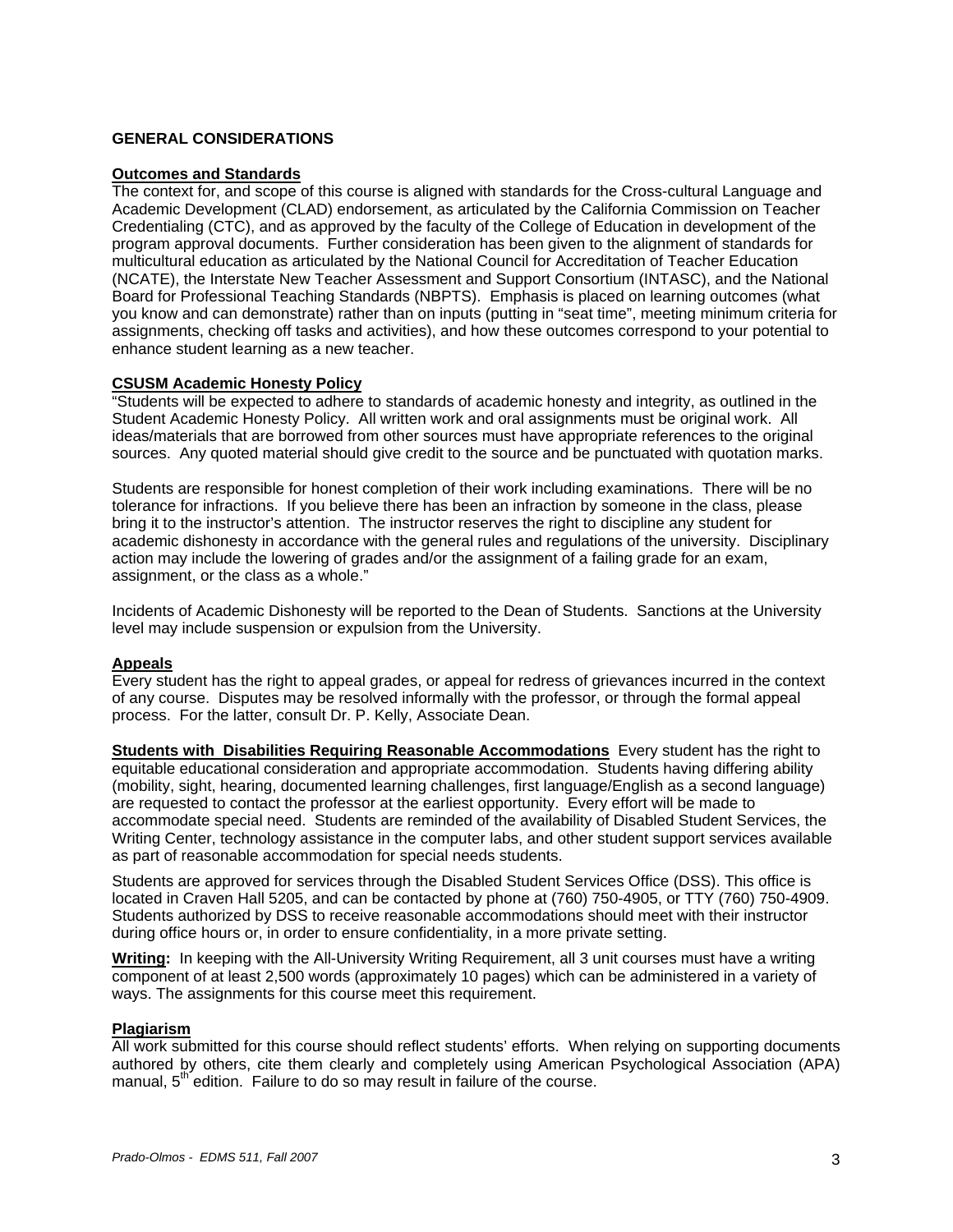## **E-mail & Online Discussion Protocol**

Email & On-Line Discussion Protocol Electronic correspondence (e-mail and on-line discussion) is a part of your professional interactions. If you need to contact instructor or other students, e-mail is often the easiest way to do so. It is my intention to respond to all received e-mails in a timely manner. Please be reminded that e-mail and on-line discussions are a very specific form of communication, with their own form of nuances and meanings. For instance, electronic messages sent with all upper case letters, major typos, or slang, often communicate more than the sender originally intended. With that said, please be mindful of all e-mail and on-line discussion messages you send, to your colleagues, to faculty members in the College of Education, or to persons within the greater educational community. All electronic messages should be crafted with professionalism and care.

## **Things to consider**:

- Would I say in person what this e-mail specifically says?
- How could this e-mail be misconstrued?
- Does this e-mail represent my highest self?
- Am I sending this e-mail to avoid a face-to-face conversation?

In addition, if there is ever a concern with an electronic message sent to you, please talk to that person face-to-face to correct any confusion.

For more guidance see Core Rules of Netiquette at *http://www.albion.com/netiquette/corerules.html*

## **COURSE REQUIREMENTS**

#### **Required Texts**

- Grant, C. & Gillette, M. (2006). *Learning to Teach Everyone's Children. Equity, Empowerment, and Education that is Multicultural*. Belmont, CA: Thomson Wadsworth.
- Tomlinson, Carol Ann. (1999). *The Differentiated Classroom: Responding to the needs of all learners*. Alexandria, VA: Association for Supervision and Curriculum Development. ISBN # 0-87120-342-1 (Available as an e-book online.)
- Turnbull, A., Turnbull, R., & Wehmeyer, M. L. (2007). *Exceptional Lives Special Education in Today's Schools*. Upper Saddle River, NJ: Pearson.
- Villa, R. and Thousand, J. (1995). *Creating an Inclusive School*. Alexandria, VA: Association for Supervision and Curriculum Development.
- Additional readings available on electronic reserve.
- Task Stream Electronic Portfolio, Must register and pay fee online prior to first class @ www.TaskStream.com (register for 1 year minimum).

**NOTE:** Assigned texts and readings **MUST** be brought to **ALL** class sessions.

## **Grading Policy**

All students will come prepared to class; readings and homework assignments are listed on the dates on which they are due.

All required work is expected to be on time. One grade level will be deducted for each class meeting for which it is late (e.g., an "A" assignment that is submitted one class session late will be marked down to a "B"). Unless prior instructor approval is secured, assignments will not be accepted three class sessions after which they are due. Exceptions will be handled on a case-by-case basis, as determined by the instructor.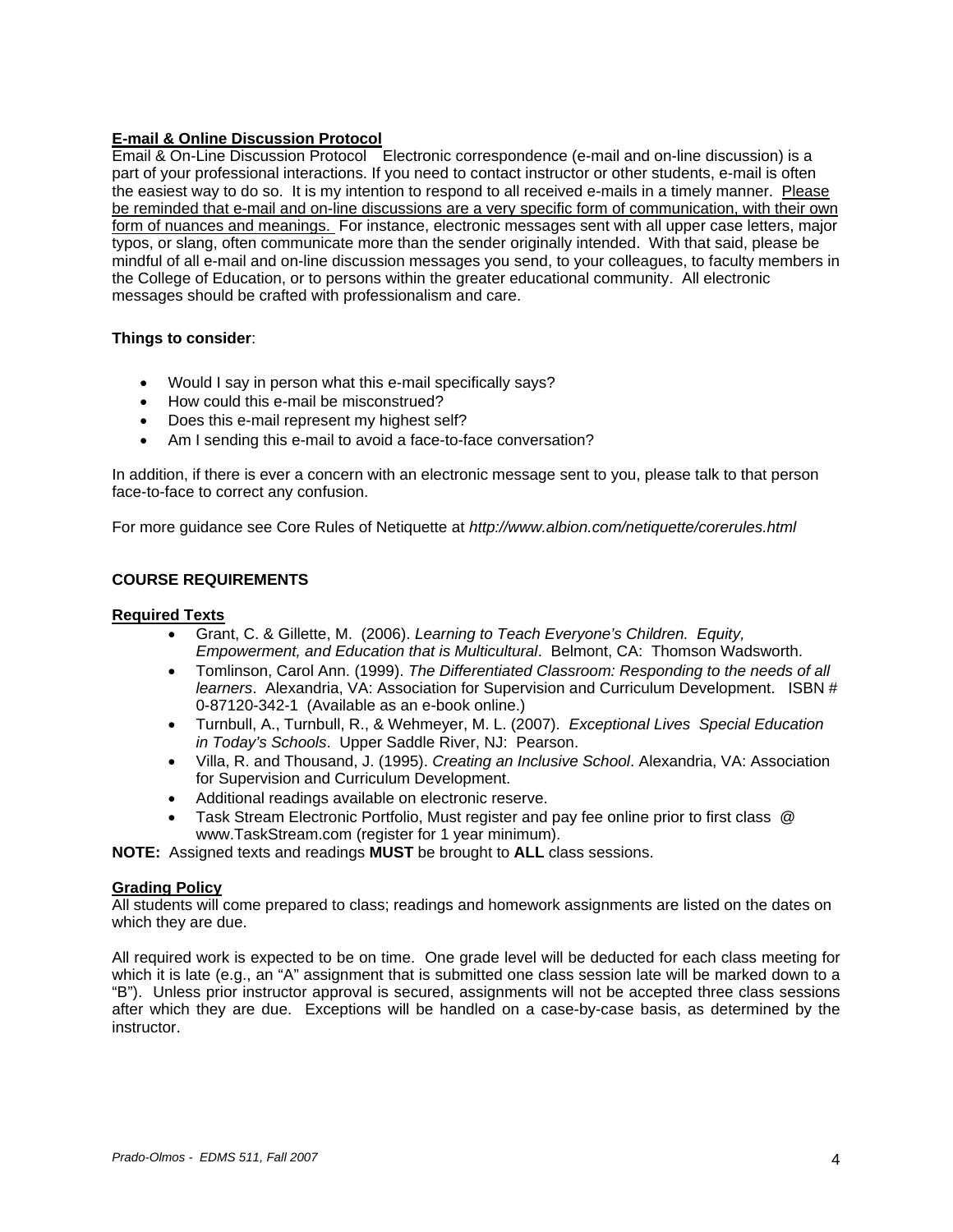#### **Grading Emphasis**

It is expected that students will proofread and edit their assignments prior to submission. Students will ensure that the text is error-free (grammar, spelling), and ideas are logically and concisely presented. The assignment's grade will be negatively affected as a result of this oversight. Each written assignment will be graded approximately 80% on content and context (detail, logic, synthesis of information, depth of analysis, etc.), and 20% on mechanics (grammar, syntax, spelling, format, uniformity of citation, etc.). All citations, where appropriate, will use American Psychological Association (APA) format. Consult American Psychological Association (APA) Manual, 5<sup>th</sup> edition for citation guidance.

Grading will also include a component of "professional demeanor." Students will conduct themselves in ways that are generally expected of those who are entering the education profession. This includes but is not limited to:

- On-time arrival to all class sessions;
- Advance preparation of readings and timely submission of assignments;
- Respectful participation in all settings (e.g., whole group, small group, in/outside of class);
- Carefully considered, culturally aware approaches to solution-finding.

The following grading scale will be used:

| $93 - 100$ |    | $75 - 79$    | C+ |
|------------|----|--------------|----|
| $90 - 92$  | А- | $72 - 74$    | C. |
| $88 - 89$  | B+ | $70 - 71$    | C- |
| $83 - 87$  | R  | $60 - 69$    | n  |
| $80 - 82$  | в- | $59 -$ below |    |

#### **COURSE ASSIGNMENTS/POINTS POSSIBLE**

| Observation               | 10 points  |
|---------------------------|------------|
| Lesson Plan               | 20 points  |
| <b>Student Study Team</b> | 30 points  |
| Classroom Management      | 15 Points  |
| Electronic Portfolio      | 10 points  |
| Attendance/Participation  | 15 points  |
| Total                     | 100 points |

**Please note assignments are due whether or not you are present in class that day. On the required due date, turn in your assignment and a copy of the assignment rubric attached to your work.** 

**While this syllabus is carefully planned, it may be modified at any time in response to the needs and interests of the class.**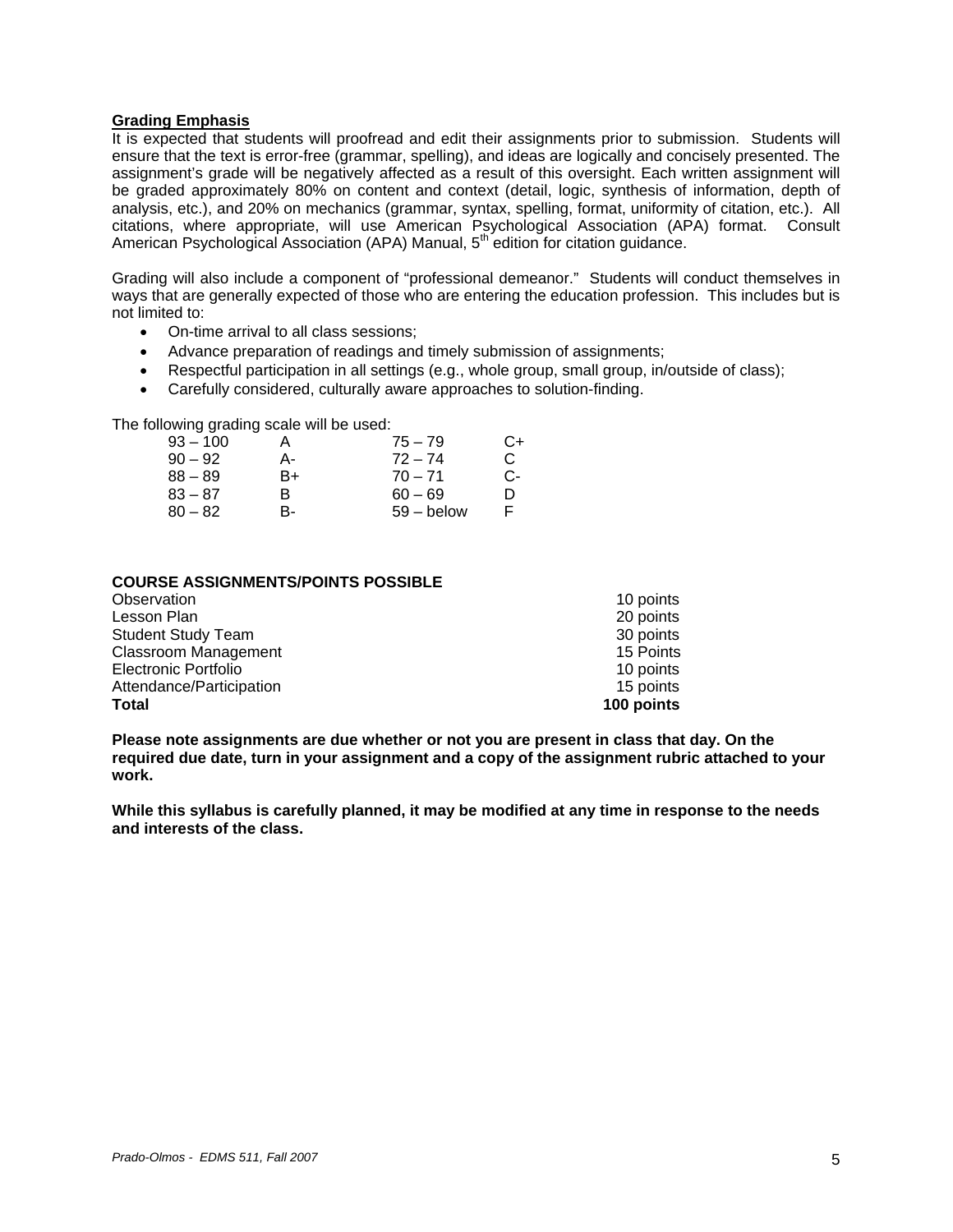**Course Outline (Timeline Subject to Change pending "Teachable" Moments)** 

| Date                       | <b>Topic</b>                                                                                                                                     | <b>Reading Assignment Due</b>                                                                                                                                                                                                                                                                            |
|----------------------------|--------------------------------------------------------------------------------------------------------------------------------------------------|----------------------------------------------------------------------------------------------------------------------------------------------------------------------------------------------------------------------------------------------------------------------------------------------------------|
| Session 1<br>$8-27-07$     | Introduction/Course Overview<br><b>Community Building</b><br><b>Mandates for Educators</b><br><b>CSTP/TPE</b>                                    | Grant & Gillette: Chs. 1 & 2<br>Video - Kay Tolliver                                                                                                                                                                                                                                                     |
| $9 - 3 - 07$               | <b>LABOR DAY HOLIDAY - No Class</b>                                                                                                              |                                                                                                                                                                                                                                                                                                          |
| Session 2<br>$9 - 10 - 07$ | <b>Student Centered Teaching &amp; Learning</b><br><b>Task Stream Review</b>                                                                     | Villa/Thousand: Chapters 1, 2, & 6<br>Tomlinson: Chs. 1, 2, 3<br>Turnbull & Turnbull: Ch. 2, pgs. 31-<br>40<br>Readings on electronic reserve:<br>• Student-centered and Constructivist<br>approaches to Instruction<br><b>• Assessing Student Learning</b><br>• Interaction, Lecture and Constructivism |
| Session 3<br>$9 - 17 - 07$ | Student Centered Teaching & Learning<br>Lesson Plans: What are they? Why do<br>we write them? How do I start?<br><b>Observation Activity DUE</b> | Grant & Gillette: Chs. 4 & 5<br>Tomlinson: Chs. 4 & 5<br>Turnbull & Turnbull: Ch. 3<br>Reading on electronic reserve:<br><b>ELD/SDAIE</b><br><b>Bloom's Taxonomy</b>                                                                                                                                     |
| Session 4<br>$9 - 24 - 07$ | Introduction to SST<br><b>Classroom Scenario Analysis</b>                                                                                        | Reading on electronic reserve:<br><b>SST Lecturette</b><br>Choate, Ch. 16<br>Videos                                                                                                                                                                                                                      |
| Session 5<br>$10-1-07$     | <b>Structures and Procedures</b><br>Classroom Management                                                                                         | Grant & Gillette: Ch. 3<br>Tomlinson: Chs. 7, 8 & 9                                                                                                                                                                                                                                                      |
| Session 6<br>$10 - 8 - 07$ | Working with Families<br><b>Lesson Plan DUE</b><br><b>Workshop Session</b>                                                                       | Grant & Gillette - Ch. 12<br>Turnbull & Turnbull - Ch. 4                                                                                                                                                                                                                                                 |
| Session 7<br>10-15-07      | <b>SST Presentations</b><br><b>SST DUE</b>                                                                                                       | <b>NO Readings</b>                                                                                                                                                                                                                                                                                       |
| Session 8<br>10-22-07      | <b>Classroom management DUE</b><br><b>Course Review</b><br>TaskStream                                                                            | <b>NO Readings</b>                                                                                                                                                                                                                                                                                       |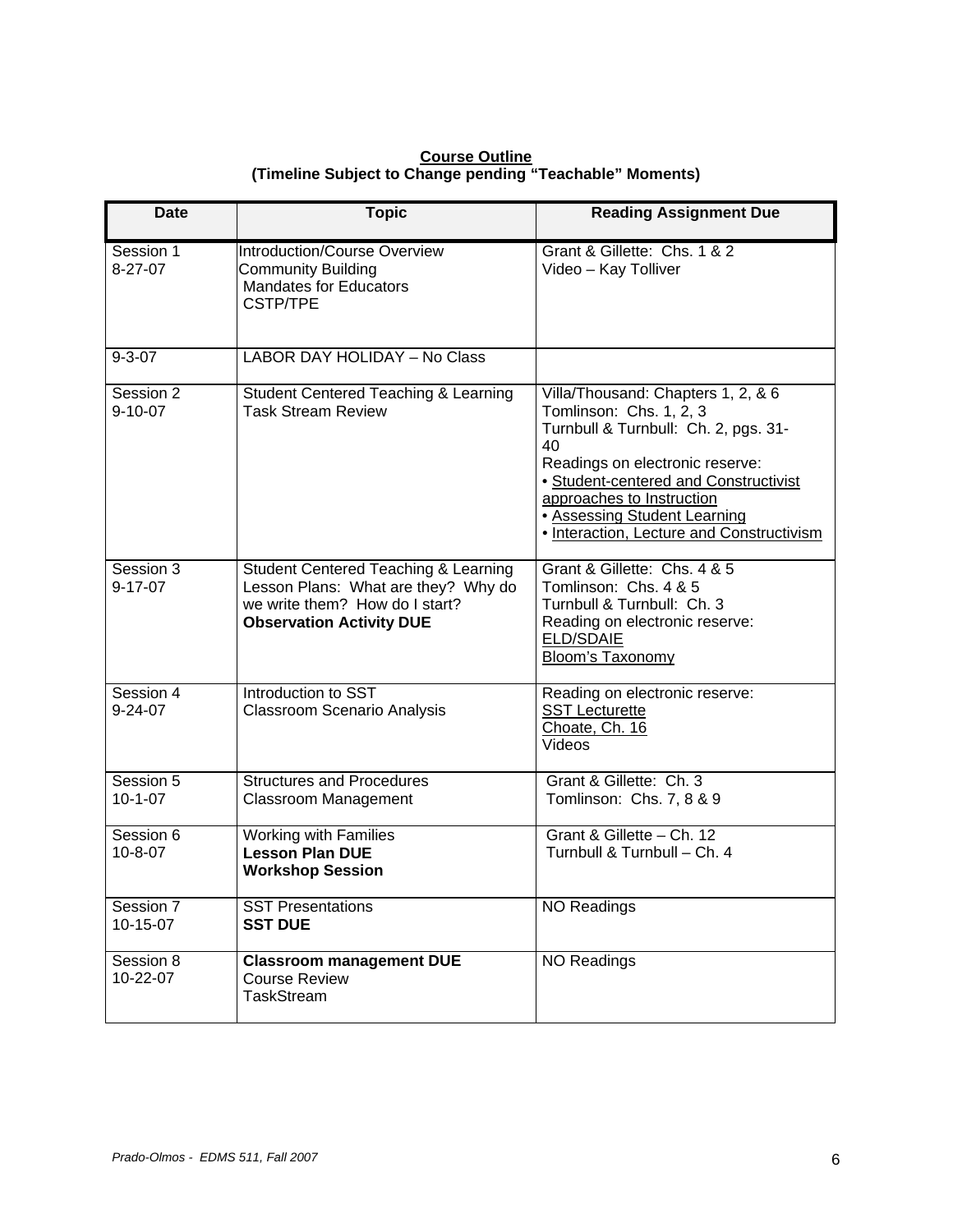| <u> 22.574</u><br><u>AVIIIVIVATIVIT VA</u><br><u> INSLISH LLANNLINS COMI L'ILINSILI</u> |                                                                                                                                                                            |           |                                                                                                                                                                                  |                                                                                                     |                                                                                        |  |
|-----------------------------------------------------------------------------------------|----------------------------------------------------------------------------------------------------------------------------------------------------------------------------|-----------|----------------------------------------------------------------------------------------------------------------------------------------------------------------------------------|-----------------------------------------------------------------------------------------------------|----------------------------------------------------------------------------------------|--|
|                                                                                         | PART 1:<br><b>LANGUAGE STRUCTURE AND</b><br><b>FIRST- AND SECOND-LANGUAGE</b><br><b>DEVELOPMENT</b><br>I. Language Structure and Use:<br><b>Universals and Differences</b> |           | PART 2:<br><b>METHODOLOGY OF BILINGUAL, ENGLIS</b><br><b>LANGUAGE DEVELOPMENT, AND</b><br><b>CONTENT INSTRUCTION</b><br>I. Theories and Methods of<br><b>Bilingual Education</b> |                                                                                                     | PART 3:<br><b>CULTURE AND</b><br><b>CULTURAL DIVERSITY</b><br>I. The Nature of Culture |  |
|                                                                                         | (including the structure of English)                                                                                                                                       |           |                                                                                                                                                                                  |                                                                                                     |                                                                                        |  |
| А.                                                                                      | The sound systems of language<br>(phonology)                                                                                                                               | А.        | Foundations                                                                                                                                                                      | А.                                                                                                  | Definitions of culture                                                                 |  |
| В.                                                                                      | Word formation (morphology)                                                                                                                                                | В.        | Organizational models: What works<br>for whom?                                                                                                                                   | В.                                                                                                  | Perceptions of culture                                                                 |  |
| C.                                                                                      | Syntax                                                                                                                                                                     | C.        | Instructional strategies                                                                                                                                                         | C.                                                                                                  | Intra-group differences (e.g., ethnicity,<br>race, generations, and micro-cultures)    |  |
| D.                                                                                      | Word meaning (semantics)                                                                                                                                                   |           | II. Theories and Methods for Instruction<br>In and Through English                                                                                                               | D.                                                                                                  | Physical geography and its effects on<br>culture                                       |  |
| Е.                                                                                      | Language in context                                                                                                                                                        | А.        | Teacher delivery for both English<br>language development and content<br>instruction                                                                                             | Е.                                                                                                  | Cultural congruence                                                                    |  |
| F.                                                                                      | Written discourse                                                                                                                                                          | В.        | Approaches with a focus on English<br>language development                                                                                                                       |                                                                                                     | II. Manifestations of Culture: Learning<br><b>About Students</b>                       |  |
|                                                                                         | <b>G.</b> Oral discourse                                                                                                                                                   |           | C. Approaches with a focus on content<br>area instruction (specially designed<br>academic instruction delivered in<br>English)                                                   | А.                                                                                                  | What teachers should learn about their<br>students                                     |  |
| Н.                                                                                      | Nonverbal communication                                                                                                                                                    | D.        | Working with paraprofessionals                                                                                                                                                   | В.                                                                                                  | How teachers can learn about their<br>students                                         |  |
| L                                                                                       | Language Change                                                                                                                                                            |           |                                                                                                                                                                                  | C. How teachers can use what they learn<br>about their students (culturally<br>responsive pedagogy) |                                                                                        |  |
|                                                                                         | II. Theories and Factors in First- and<br><b>Second-Language Development</b>                                                                                               |           | III. Language and Content Area<br><b>Assessment</b>                                                                                                                              |                                                                                                     | <b>III. Cultural Contact</b>                                                           |  |
| А.                                                                                      | Historical and current theories and<br>models of language analysis that have<br>implications for second-language<br>development and pedagogy                               | А.        | Purpose                                                                                                                                                                          | А.                                                                                                  | Concepts of cultural contact                                                           |  |
|                                                                                         | <b>B.</b> Psychological factors affecting first- and<br>second-language development                                                                                        | <b>B.</b> | Methods                                                                                                                                                                          | В.                                                                                                  | Stages of individual cultural contact                                                  |  |
|                                                                                         | C. Socio-cultural factors affecting first- and<br>second-language development                                                                                              | C.        | State mandates                                                                                                                                                                   | C.                                                                                                  | The dynamics of prejudice                                                              |  |
|                                                                                         | D. Pedagogical factors affecting first- and<br>second-language development                                                                                                 | D.        | Limitations of assessment                                                                                                                                                        | D.                                                                                                  | Strategies for conflict resolution                                                     |  |
| Е.                                                                                      | Political factors affecting first- and<br>second-language development                                                                                                      | Е.        | <b>Technical concepts</b>                                                                                                                                                        |                                                                                                     | IV. Cultural Diversity in U.S. and CA                                                  |  |
|                                                                                         |                                                                                                                                                                            |           |                                                                                                                                                                                  | А.                                                                                                  | <b>Historical perspectives</b>                                                         |  |
|                                                                                         |                                                                                                                                                                            |           |                                                                                                                                                                                  |                                                                                                     | <b>B.</b> Demography                                                                   |  |

**C.** Migration and immigration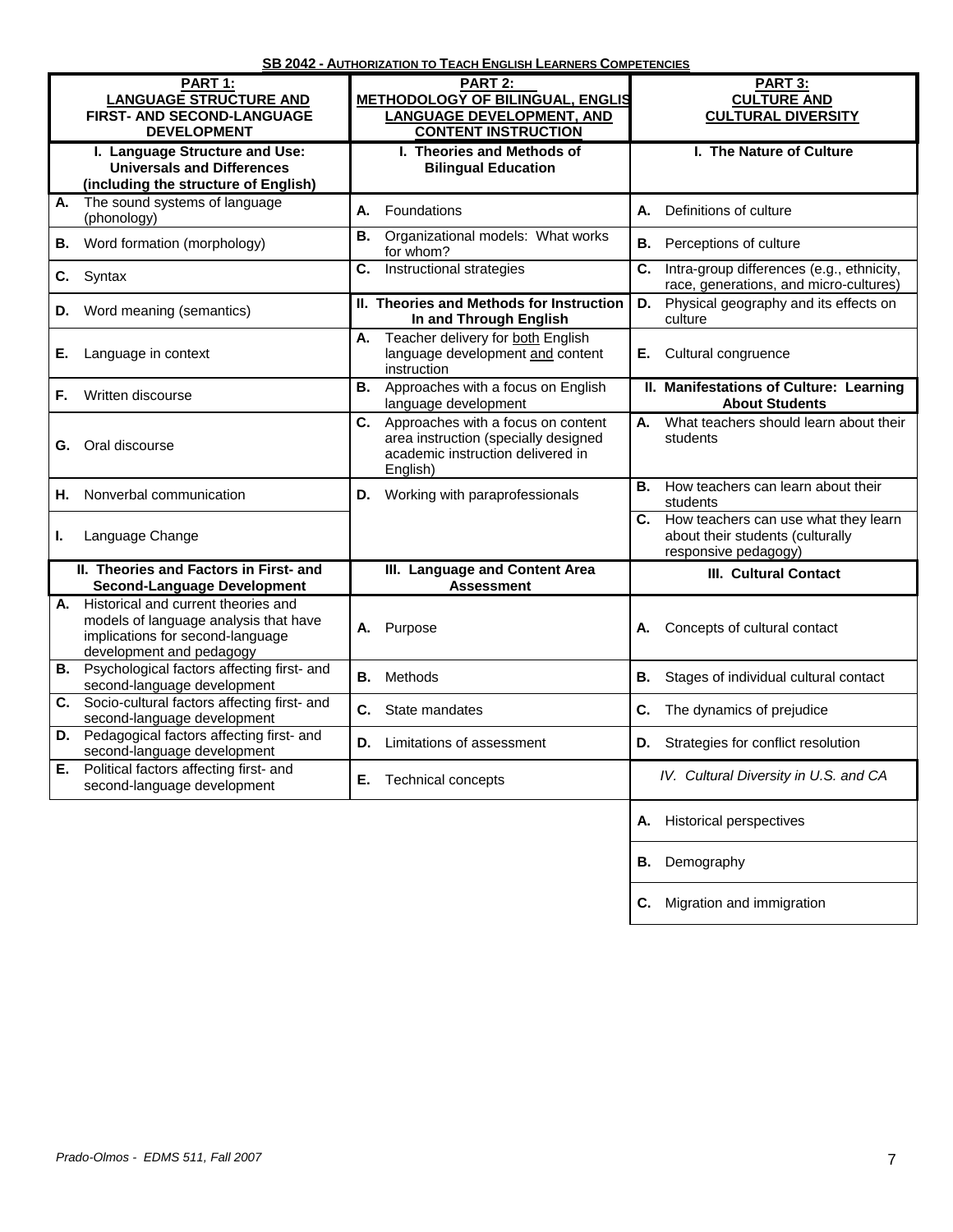## **Observation - Objective Observer 10 points**

**Learner Outcomes:** Teacher candidates will apply their knowledge of professional observation skills, including identification of major characteristics of the learning and social behaviors of typical and atypical students:

- Teacher candidates are able to differentiate between professional and unprofessional observation skills
- Teacher candidates are able to record what they observe
- Teacher candidates are able to write up their observation notes with recommendations for curriculum and instructional implications

#### **Assessment:** Teacher candidates will apply their knowledge of professional observation skills and curriculum and instructional strategies 1) to observe a student

- 
- 2) take objective notes on the student's behavior, and
- 3) write up a report summarizing the observation and make educational recommendations for the student.

| <b>Resources</b>   | Title and necessary information:                                                                                                                                                                                                                          |
|--------------------|-----------------------------------------------------------------------------------------------------------------------------------------------------------------------------------------------------------------------------------------------------------|
| Textbook/chapters  |                                                                                                                                                                                                                                                           |
| Internet Resources | Tomlinson, Carol Ann. (1999). The Differentiated Classroom: Responding to the<br>needs of all learners. Alexandria, VA: Association for Supervision and Curriculum<br>Development. ISBN # 0-87120-342-1 (Available free through CSUSM ebooks<br>library.) |

## **Task Guidelines**

- 1. Identify a K-12 student to observe.
	- a. DO NOT observe a student in your own class, or a child whom you already know. Being objective is critical to good observation.
	- b. Chose a child that represents a difference, student learning English, student that is an accelerated learner, student that has a special education label under IDEA or ADA, student that is shy…)
- 2. Please observe the student for 30-60 minutes.
- 3. It is NOT REQUIRED to see the student's records. These are confidential and you may not have access. If you are able to read the child's record you may include that in your report.
- 4. Remember to keep all information about your student confidential. Use pseudonyms (false names) for the child, the child's teacher and the school.
- 5. Write Student Data: Part I of Report. (This part of the report is only a documentation of what you see and hear. DO NOT include any opinions.)

#### **Background Information**

- Student's Pseudonym
- Your name
- Chronological Age of Student
- Student's Grade
- Pre-school and K-12 school history if available
- Health issues (allergies, diagnosed ADHD, glasses…)
- Family information, whom does the child live with and who else is part of the student's family (divorced parents, raised by grandmother, siblings, foster family…)
- Special service student receives (IEP, SST, ESL, referred for testing)
- Attendance and tardiness concerns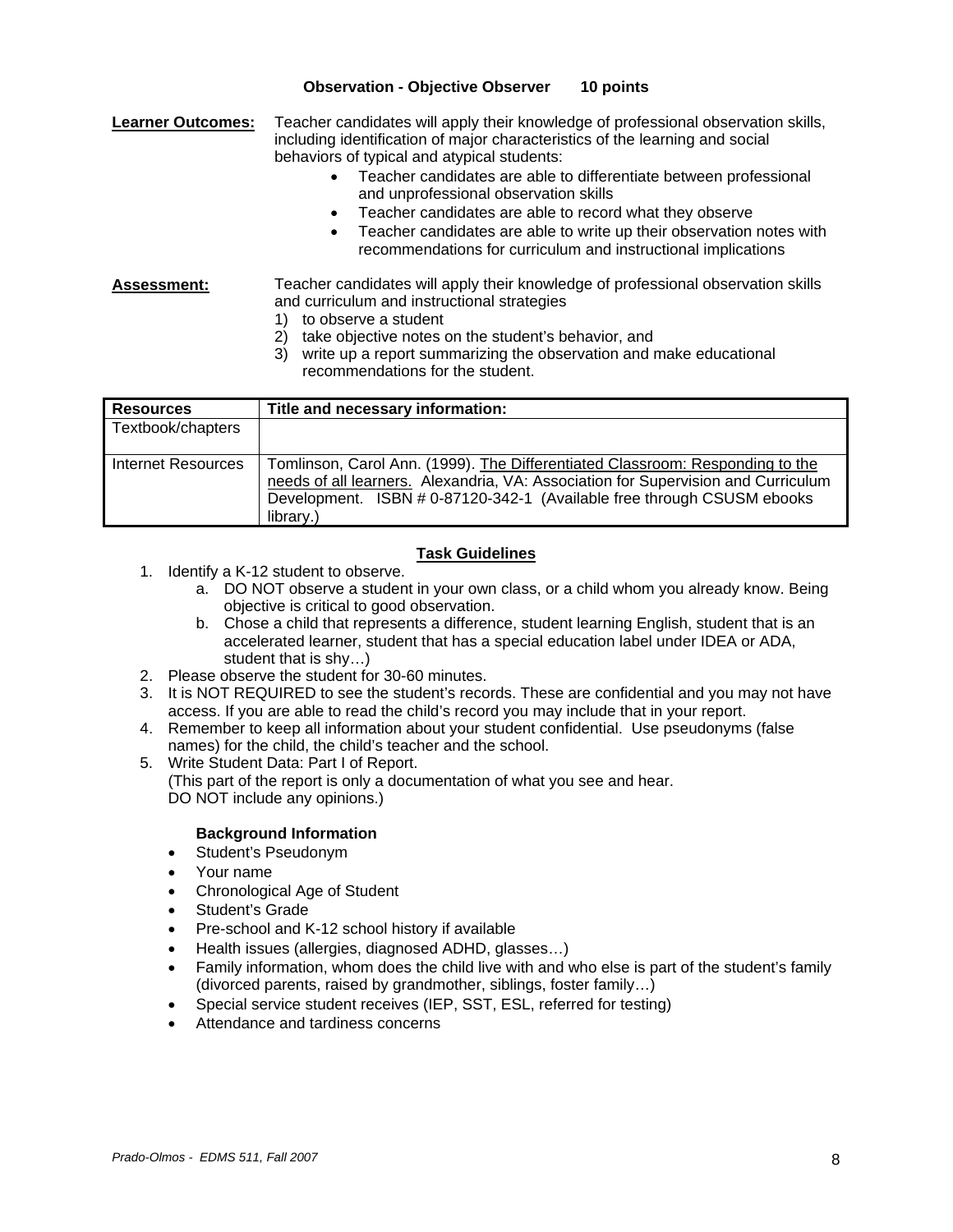## **Placement**

- What program is student receiving services from?
- Where is student receiving those services?
- What portion of the day is the student in general education?
- What portion is student in other placements?
- How have the student's unique needs and services impacted his/her success/progress in school?
- Describe the setting in which you observed the student in detail
	- o What does the room look like?
	- o Where is the student in the room?
	- o Who are the educators in the room?
	- o What proximity do the educators have with the student?
	- o What students are near the student you are observing?

#### **Performance**

- Describe the student's body language
- Describe the student's facial expressions
- Describe the student's actions/activities
- Describe the student's verbal and nonverbal interactions with peers and adults
- What does the student do to show their learning?
- Describe verbal and nonverbal interactions adults have with student
- Describe verbal and nonverbal interactions peers have with student
- 6. Write Observation Summary & Recommendations: Part II of Report (This is the only place you can share your opinions.)

#### **Summary**

- Describe the students areas of strength
- Describe the students areas of need
- Use data from observation to support your assessment

#### **Recommendations**

- What are your recommendations for adaptations?
	- o Content
	- o Process
	- o Product
- What are your recommendations for behavior management (seating arrangement, contract, management strategies…) to help this student succeed?
- What does the student need to succeed?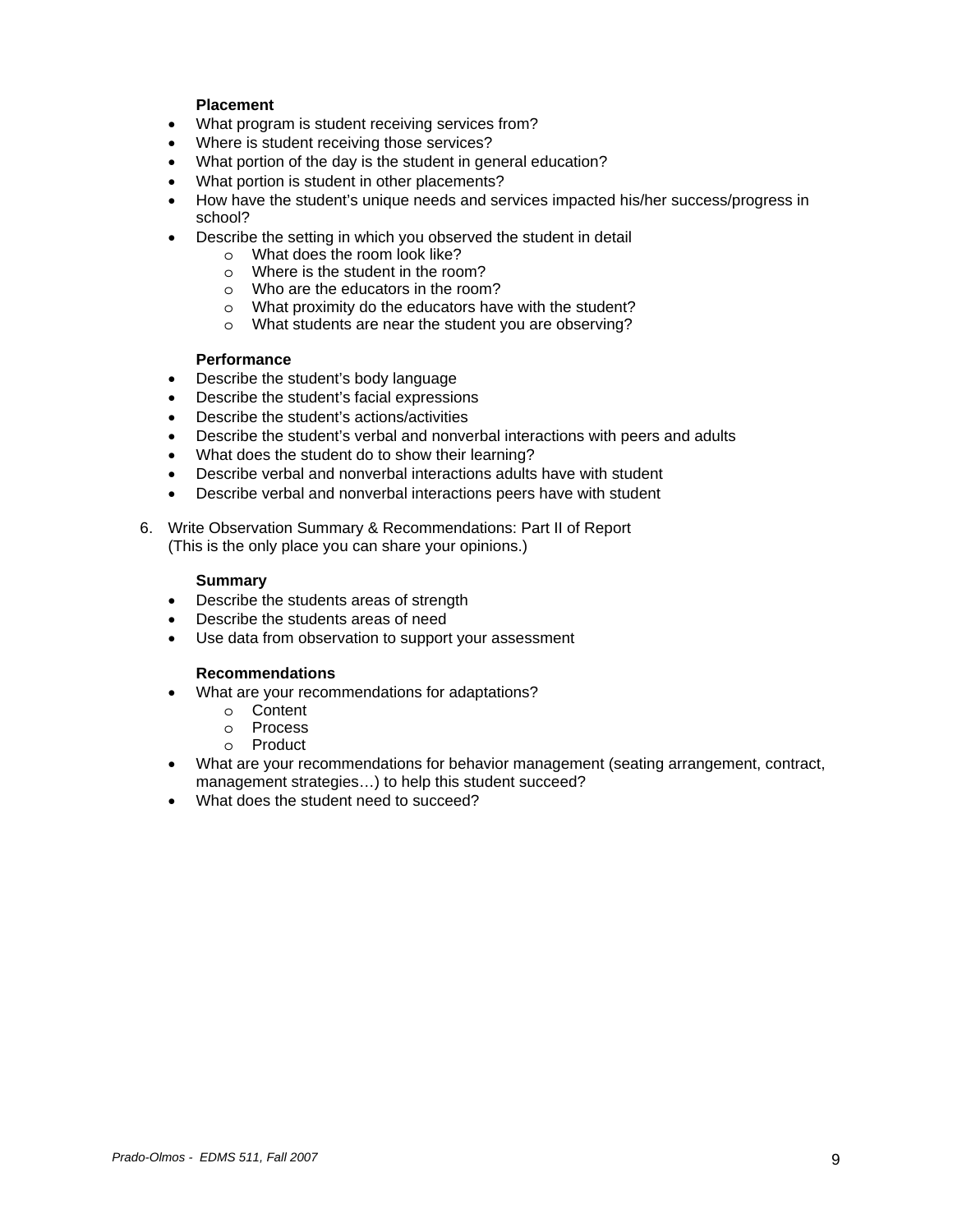| <b>Student Observation Rubric</b> |                   |                   |                    |        |  |  |
|-----------------------------------|-------------------|-------------------|--------------------|--------|--|--|
|                                   | Beginning to Meet | Approaching       | Meets              | Total  |  |  |
| Elements                          | Expectations      | Expectations      | Expectations       | Points |  |  |
|                                   | 0.5 points        | 1 point           | 2 points           |        |  |  |
| Student Background                | Less than 100%    | 100% of           | Cover all areas    |        |  |  |
| Information                       | of areas are      | information       | with rich detail   |        |  |  |
|                                   | covered           | covered but not   |                    |        |  |  |
|                                   |                   | covered in detail |                    |        |  |  |
| <b>Student Placement</b>          | Less than 100%    | $100\%$ of        | Cover all areas    |        |  |  |
|                                   | of areas are      | information       | with rich detail   |        |  |  |
|                                   | covered           | covered but not   |                    |        |  |  |
|                                   |                   | covered in detail |                    |        |  |  |
| <b>Student Performance</b>        | Less than 100%    | $100\%$ of        | Cover all areas    |        |  |  |
|                                   | of areas are      | information       | with rich detail   |        |  |  |
|                                   | covered           | covered but not   |                    |        |  |  |
|                                   |                   | covered in detail |                    |        |  |  |
| <b>Observation Summary</b>        | Most areas are    | All areas are     | All areas are      |        |  |  |
|                                   | covered           | covered           | covered and data   |        |  |  |
|                                   |                   |                   | is used to support |        |  |  |
|                                   |                   |                   | summary            |        |  |  |
| Educational                       | General           | General           | Specific           |        |  |  |
| Recommendations                   | recommendations   | recommendations   | recommendations    |        |  |  |
|                                   | are provided for  | are provided for  | are provided for   |        |  |  |
|                                   | most areas.       | all areas         | all 3 areas.       |        |  |  |
|                                   |                   |                   |                    |        |  |  |
| <b>Total Points</b>               |                   |                   |                    | /10    |  |  |
|                                   |                   |                   |                    |        |  |  |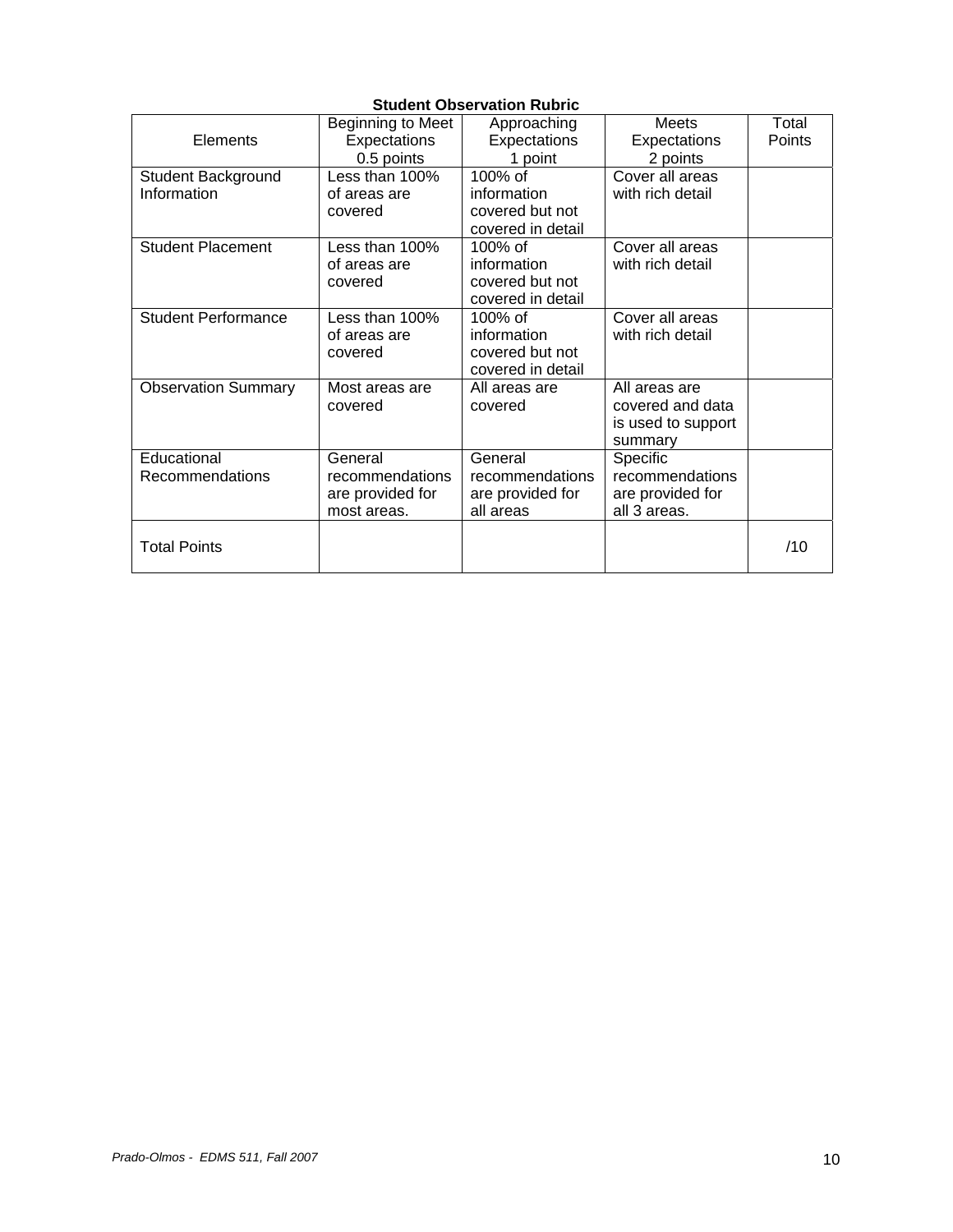**Differentiated Lesson Plan 20 points** 

**Learner Objectives:** Teacher candidates will be able to design a lesson that differentiates content, process and product to maximize learning for students with diverse needs.

**Assessment:** Teacher candidates will write a lesson plan that differentiates content, process, and product for students learning English, students that are accelerated learners, and students with special needs.

**Preparation:** Before beginning assignment teacher candidates read the following resources and demonstrate the ability to complete the prerequisite skills.

| <b>Resources</b>  | Title and necessary information:                                                                                                                                                                                                                                                                                                                                                         |
|-------------------|------------------------------------------------------------------------------------------------------------------------------------------------------------------------------------------------------------------------------------------------------------------------------------------------------------------------------------------------------------------------------------------|
| Textbook/chapters |                                                                                                                                                                                                                                                                                                                                                                                          |
|                   | Villa, Richard, & Thousand, Jacquelyn. (1995). Creating an inclusive school.<br>Alexandria, VA: ASCD. Chapters To Be Assigned                                                                                                                                                                                                                                                            |
| Internet Site(s)  | Tomlinson, Carol Ann. (1999). The Differentiated Classroom: Responding to the<br>needs of all learners. Alexandria, VA: Association for Supervision and Curriculum<br>Development. ISBN # 0-87120-342-1 (Available free through CSUSM ebooks<br>library.)<br>ELD Standards - http://www.cde.ca.gov/re/pn/fd/documents/englangdev-stnd.pdf<br><b>COE Lesson Format from CSUSM website</b> |

## **Prerequisite skills:**

- Teacher candidates are able to write a lesson plan using the COE lesson format.
- Teacher candidates are able to differentiate curriculum and instruction based on content, process, and product as define by Carol Ann Tomlinson (1999).
- Teacher candidates are able to use information about students' readiness range (skills, reading, thinking & information), learning profiles, interests, talents, and culture to differentiate curriculum and instruction (Tomlinson, 1999).
- Teacher candidates are able to identify strategies to meet the needs o
	- o Students learning English (including differentiation for Beginning, Intermediate, and Advanced levels)
	- o Student that are accelerated learners as referred to by Piergangelo & Giuliani (2001)
	- o Students that need special education support under IDEA &/or ADA as referred to by Choate (2000), Piergangelo & Giuliani (2001), and Villa & Thousand (1995)

## **Task Guidelines**

- 1. Design a lesson plan using COE lesson format.
- 2. Describe what you know about the learners and their context in detail. When describing students that are learning English and their levels of language acquisition, students that are accelerated learners, and students that need special education supports under IDEA &/or ADA include, readiness range (skills, reading, thinking & information), learning profiles, interests, talents, and culture for all students.
- 3. Design a differentiated lesson plan. Consider the lesson you are revising, what content, process and products does the lesson incorporate? How could you revise the lesson to differentiate the content, process, or product for your students learning English, for your accelerated learners and your students with special needs? Address their individual needs based on their readiness (skills, reading, thinking & information), learning profile, interests, talents, and culture.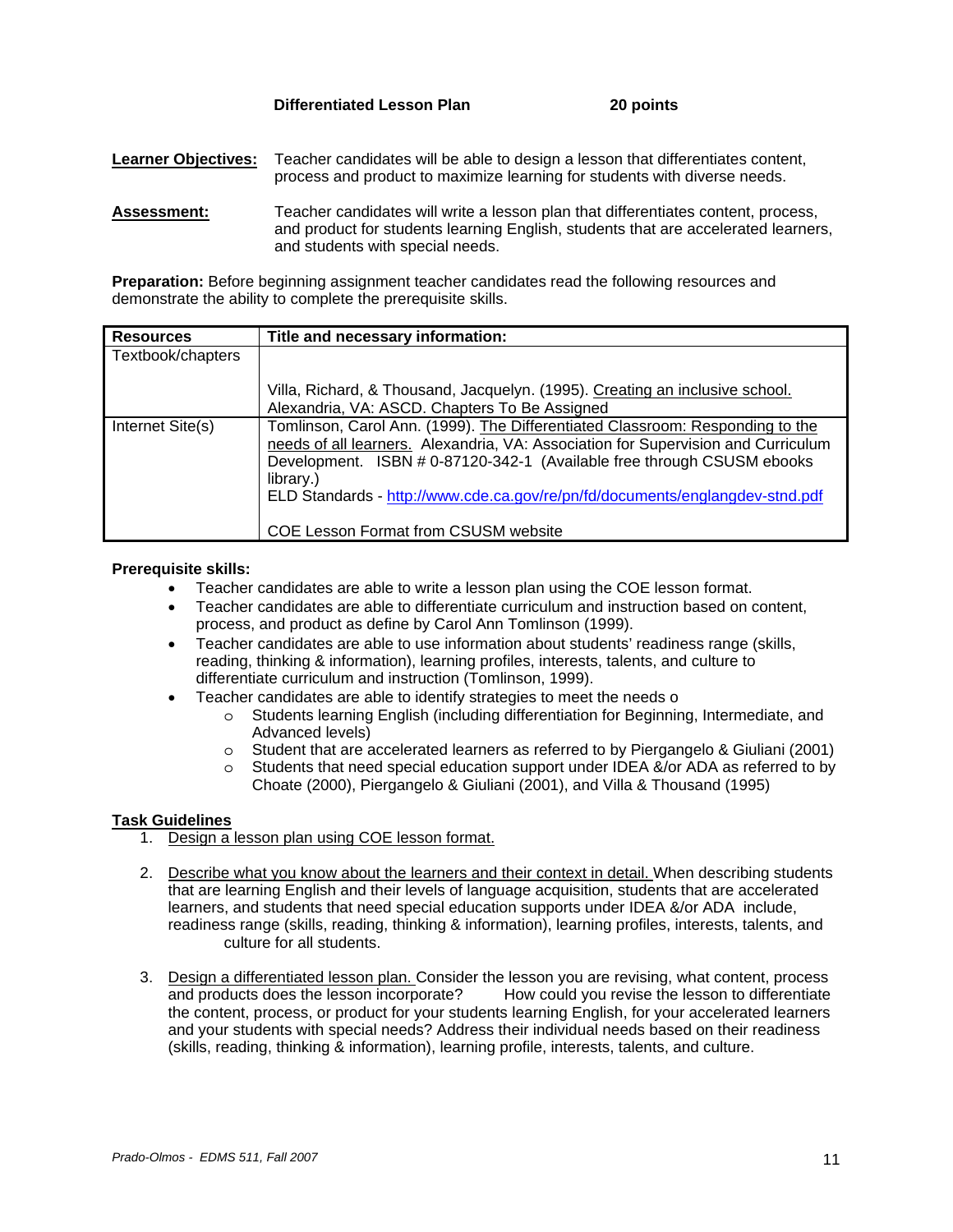4. Plan Implementation. Accommodations need to be provided with dignity. All students need to feel comfortable and supported to maximize learning. What will you do to create an environment so the whole community values differentiation?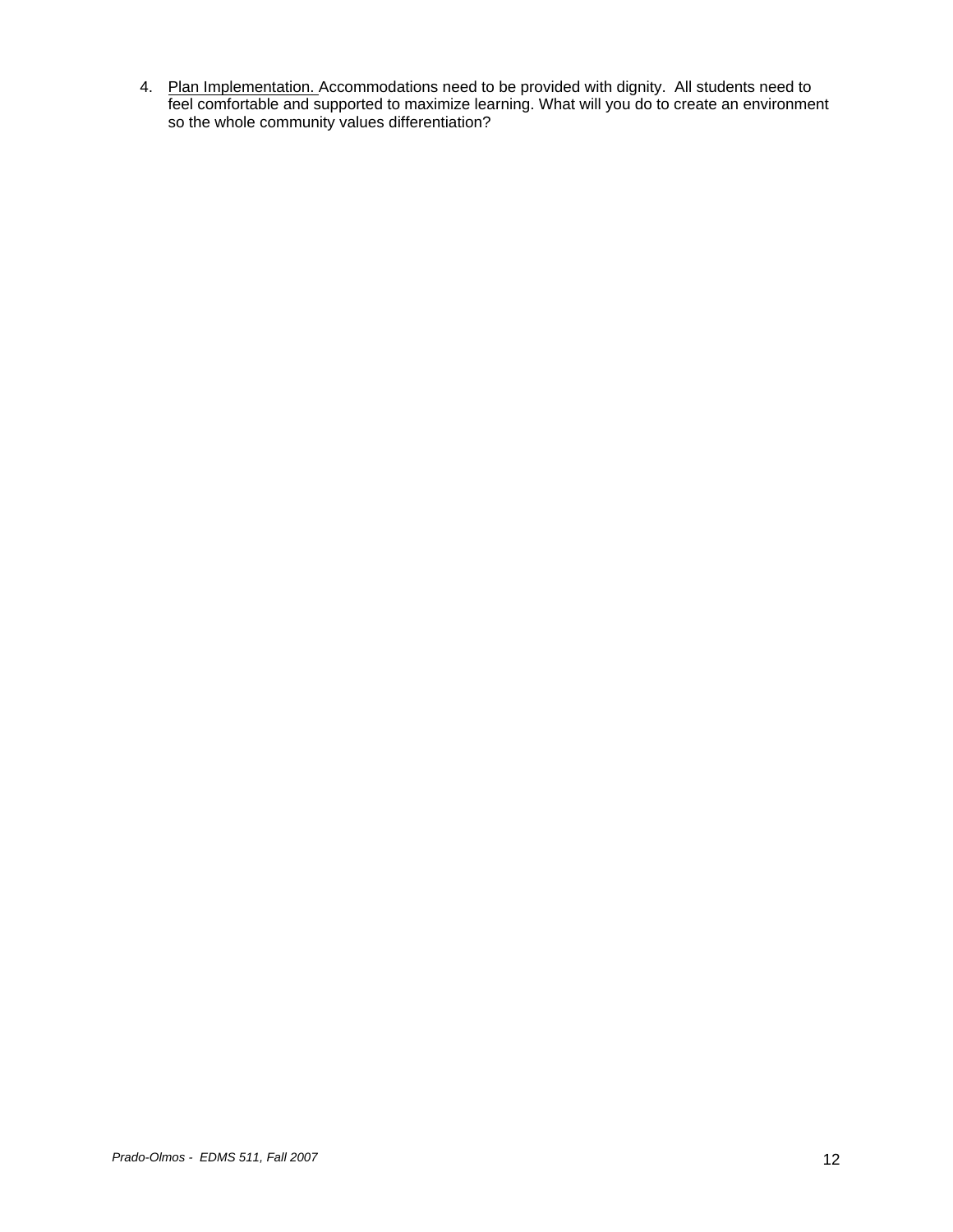| <b>Elements</b>                   | <b>Beginning to</b><br><b>Meet</b>                                                                                                                                            | Approaching<br><b>Expectations</b>                                                                                                                                                  | <b>Meets</b><br><b>Expectations</b>                                                                                                                                      | <b>Total</b><br><b>Points</b> |
|-----------------------------------|-------------------------------------------------------------------------------------------------------------------------------------------------------------------------------|-------------------------------------------------------------------------------------------------------------------------------------------------------------------------------------|--------------------------------------------------------------------------------------------------------------------------------------------------------------------------|-------------------------------|
|                                   | <b>Expectations</b><br>1 point                                                                                                                                                | 3 points                                                                                                                                                                            | 5 points                                                                                                                                                                 |                               |
| <b>Facts About Learners</b>       | Identify number of<br>students that are<br>learning English,<br>students that are<br>accelerated, and<br>students with<br>special ed. labels<br>under IDEA &/or<br><b>ADA</b> | & describe each<br>students'<br>readiness range<br>(skills, reading,<br>thinking &<br>information),<br>learning profiles,<br>interests, talents,<br>and culture                     | & identify the<br>students educational<br>implications based<br>on their label and<br>their readiness<br>range, learning<br>profiles, interests,<br>talents, and culture |                               |
| Differentiation plan              | Insufficient and<br>minimally<br>appropriate<br>modifications are<br>unclearly linked to<br>student needs in a<br>disorganized<br>instructional plan                          | Some appropriate<br>modification<br>loosely linked to<br>student needs in<br>an organized<br>instructional plan                                                                     | Sufficient and<br>appropriate<br>modifications are<br>directly linked to<br>student needs in a<br>seamless and well-<br>organized<br>instructional plan                  |                               |
| Differentiation<br>Implementation | <b>Differentiations</b><br>provided for some<br>students, but not<br>all                                                                                                      | Differentiation is<br>used in a way that<br>highlights<br>students'<br>differences and<br>does not support<br>students to feel<br>important and<br>valuable members<br>of community | Differentiation<br>strategies are<br>seamless and in<br>place for all<br>students, so that<br>students feel<br>important and<br>valuable members<br>of the community     |                               |
| Assessment Plan                   | Assessment tools<br>are inappropriate<br>and not linked to<br>instructional<br>objective                                                                                      | Assessment tools<br>and criteria are<br>appropriate but<br>loosely linked to<br>instructional<br>objectives                                                                         | Assessment tools<br>and criteria are<br>appropriate and<br>clearly linked to<br>instructional<br>objectives                                                              |                               |
| <b>Total Points</b>               |                                                                                                                                                                               |                                                                                                                                                                                     |                                                                                                                                                                          | /20                           |

## **Differentiated Lesson Plan Rubric**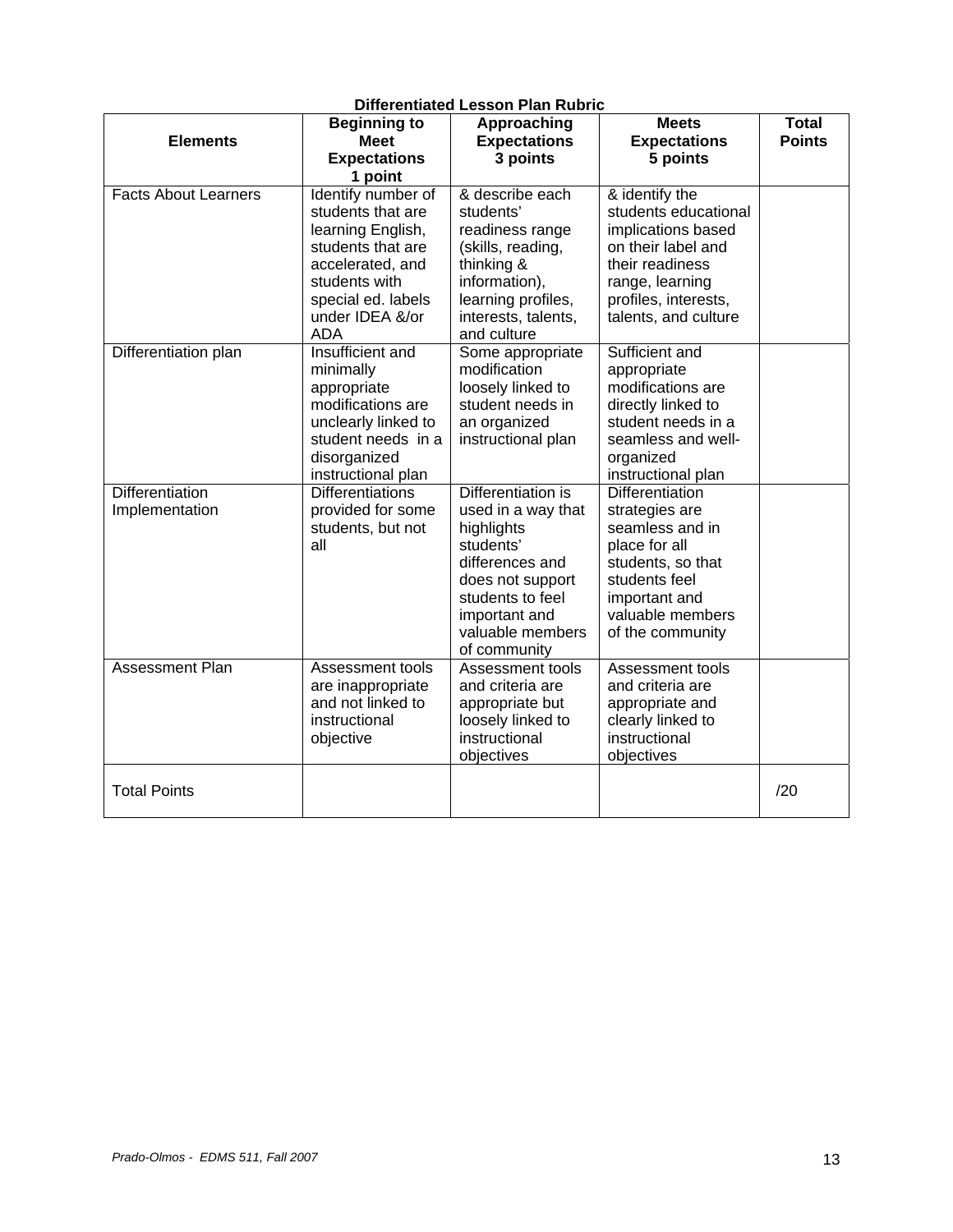#### **Student Study Team (SST) Process 30 points**

**Learner Objectives:** Knowledge and skill in conducting and participating in the Student Study Team general education pre-referral process

**Assessment:** Teacher candidates apply their knowledge of the SST processes by participating in a simulation of an SST meeting regarding a child with a selected classroom challenge.

> Teacher candidates create an annotated bibliography of articles and Web sites that provide information about the student's challenge and strategies for supporting the student to be successful in the class

| Resource(s):                   | Title and necessary information:                                                                                                                                                                                                  |
|--------------------------------|-----------------------------------------------------------------------------------------------------------------------------------------------------------------------------------------------------------------------------------|
| Textbook/pages                 |                                                                                                                                                                                                                                   |
| Supplemental Print<br>Material | SST Lecturette by Jacqueline Thousand, Professor, CSUSM, College of Education<br>E-copy of Ch. 16 from Choate                                                                                                                     |
| Video/segment                  | Video Segment # 1 "Promoting Success for All Students" The Inclusion Series<br>(1998) Weland Prods/KCET and Allyn & Bacon. (ISBN 0-205-29111-2)<br>Video Segment # 3 "Working Together - The Collaborative Process" The Inclusion |
|                                | Series (1998) Weland Prods/KCET and Allyn & Bacon. (ISBN 0-205-29111-2)                                                                                                                                                           |

## **TASK AND GUIDELINES**

## **Context**

The Student Study Team (SST) process is a general education function and general education teacher responsibility. It is a state-mandated prevention and intervention process and structure that must exist at every California school. The SST process is designed to address students' learning needs PRIOR to even thinking about referral for special education assessment. Some disabilities are more obvious and present themselves prior to school entry. Other high incident disabilities such as learning disabilities (e.g., language, mathematics, written expression) often develop in response to academic demands. Further, there are a great many children without disabilities who struggle in school because English is not their first language or because the instructional approaches used by their teachers do not match their learning styles (i.e., preferred areas of Multiple Intelligences). Most students respond positively when their classroom teacher seeks ideas and support from professional peers through the SST process.

#### **Objectives**

The objectives of having you participate in a mock SST meeting are to give you the opportunity to:

- demonstrate effective use of the SST model
- demonstrate the various roles of the SST members
- examine support options for students based upon their unique individual characteristics
- demonstrate the use of prereferral strategies as the preferred response (over formal special education referral) to resolve problems
- clarify the initial procedures involved in identifying students for special education support

#### **Preparation**

- Read the SST Lecturette and Chapter 16 of Choate.
- Visit a Web site that you find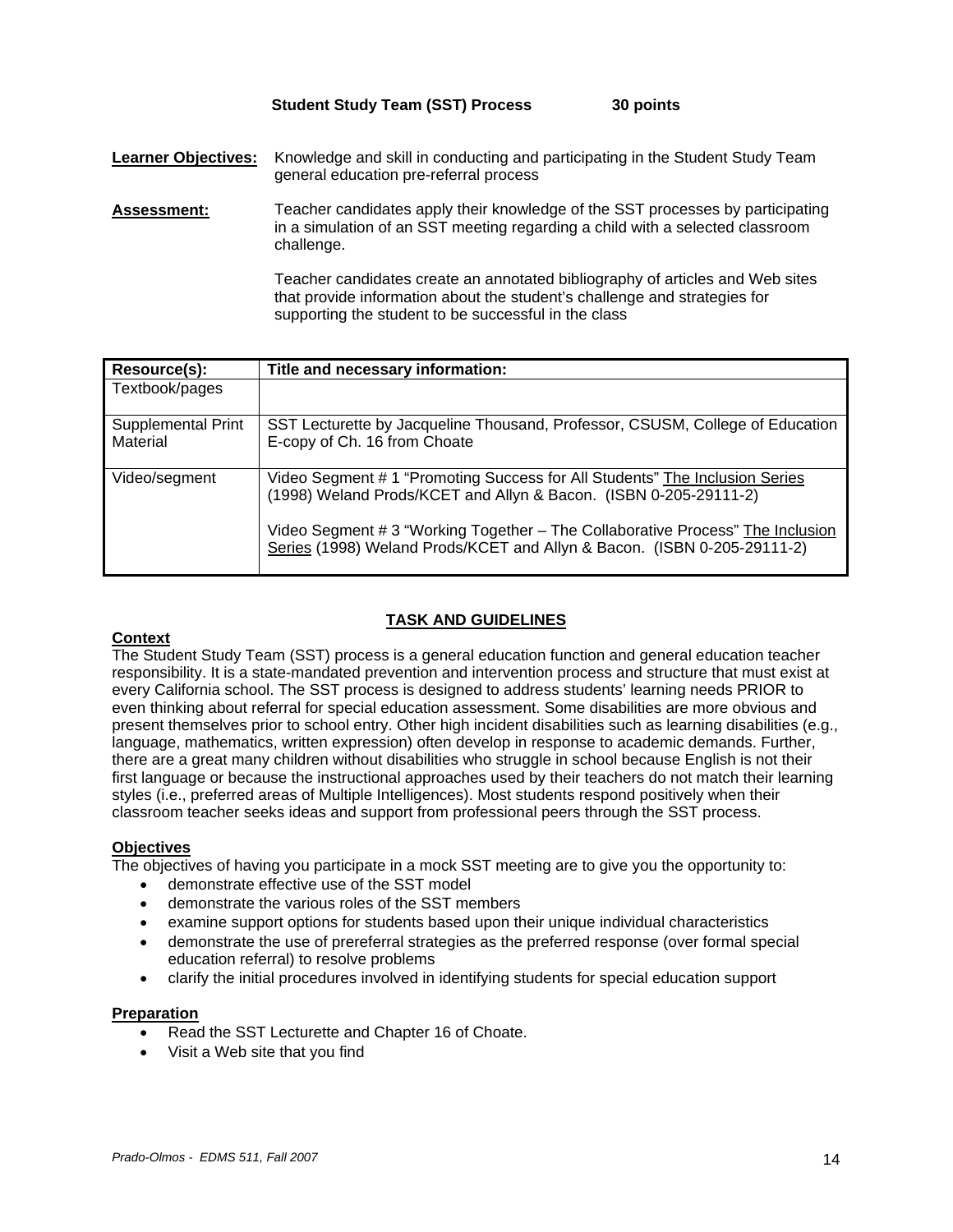• Watch the video segments #1 and #3 of the Inclusion Series that models the SST process and the elements of effective collaborative teaming.

#### **Assignment Description**

Each class member will be assigned to an SST team of 5 members. Each member of the group will fulfill one of the following roles and the corresponding assigned tasks. Each member will participate in a SST role-play. Each student will write up a reflection on their group experience.

| <b>Roles</b>        | Tasks                    |
|---------------------|--------------------------|
| PREVIOUS TEACHER    | DATA SHEET/SUMMARY SHEET |
| PARFNT              | DATA SHEET/SUMMARY SHEET |
| CURRENT TEACHER     | DATA SHEET/SUMMARY SHEET |
| RESOURCE SPECIALIST | DATA SHEET/SUMMARY SHEET |
| ADMINISTRATOR       | DATA SHEET/SUMMARY SHEET |

#### **The Tasks:**

- Complete a data sheet of observed characteristics of the student's behavior and learning or behavioral challenges, how the child's characteristics affect school performance, and possible strategies for supporting the student.
- Complete the SST Summary Sheet with each column filled out in items that will be covered in the of SST role play
- Answer guiding questions provided
- On your own, find two annotated bibliographies per team member of articles and/or web sites that provide information about the challenging student characteristic and strategies for supporting the student. Each annotation is to include a starting paragraph that briefly summarizes the article. A second paragraph will summarize your reaction (e.g., interesting new information, conflicting perspectives, challenging point) to the article. Use APA format in referencing the article or web site.
- After completing the in-class SST role-play and discussion, go to your electronic portfolio and write a response to these prompts:
	- Articulate the rationale for inclusive educational opportunities for all students.
	- What were the strengths and needs of the student you had an SST meeting for?
	- What principles of universal design guided the group's decision for differentiating instruction?
	- What strategies were identified to support the student? Provide examples of natural peer supports (e.g., partner learning, peer tutoring, classroom meetings), collaborative teaching and learning methods, and other appropriate materials and technologies (including assistive technologies) to a) create a caring classroom community in which students value one another's differences, b) develop the social competence of and relationships among class members, and c) meet the educational and social/emotional needs of the student.
	- Describe what your role will be at future SST meetings?
	- How will you prepare for SST meetings?
	- What was useful about this experience?
	- How will this experience inform your teaching?

#### For further reading:

Kluth, P., Villa, R., & Thousand, J. (Dec. 2001/Jan 2002) 'Our school doesn't offer inclusion' and other legal blunders. Educational Leadership, 59 (4), 24 – 27.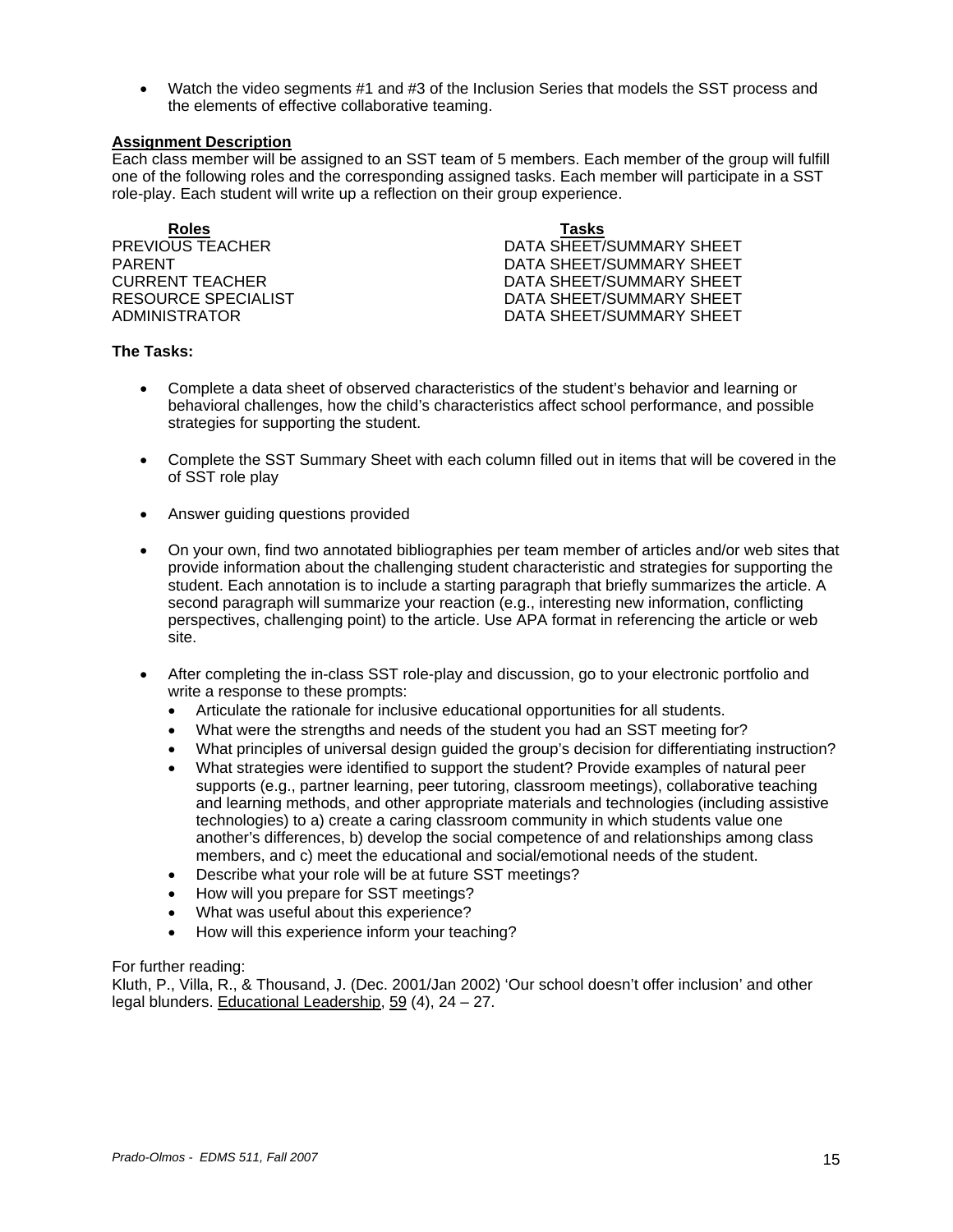| <b>SST Summary Form</b>                       |       |  | Date of Meeting __________ |   |  |
|-----------------------------------------------|-------|--|----------------------------|---|--|
|                                               |       |  | <b>School</b>              |   |  |
|                                               |       |  |                            |   |  |
|                                               |       |  |                            |   |  |
| Primary Language________________<br>Fig. 1999 | Grade |  | DOB Parents                | М |  |

| <b>STRENGTHS</b> | <b>CONCERNS</b> | <b>KNOWN</b><br><b>INFORMATION</b> | <b>KNOWN</b><br><b>MODIFICATIONS</b><br>$(+/-)$ | <b>QUESTIONS</b> | Strategies/<br><b>BRAIN</b><br><b>STORM</b> | <b>ACTIONS</b> | WHO/<br><b>WHEN</b>  |
|------------------|-----------------|------------------------------------|-------------------------------------------------|------------------|---------------------------------------------|----------------|----------------------|
|                  |                 |                                    |                                                 |                  |                                             |                |                      |
|                  |                 |                                    |                                                 |                  |                                             |                |                      |
|                  |                 |                                    |                                                 |                  |                                             |                |                      |
|                  |                 |                                    |                                                 |                  |                                             |                |                      |
|                  |                 |                                    |                                                 |                  |                                             |                |                      |
|                  |                 |                                    |                                                 |                  |                                             |                |                      |
|                  |                 |                                    |                                                 |                  |                                             |                | Follow<br>Up<br>Date |
|                  |                 |                                    |                                                 |                  |                                             |                |                      |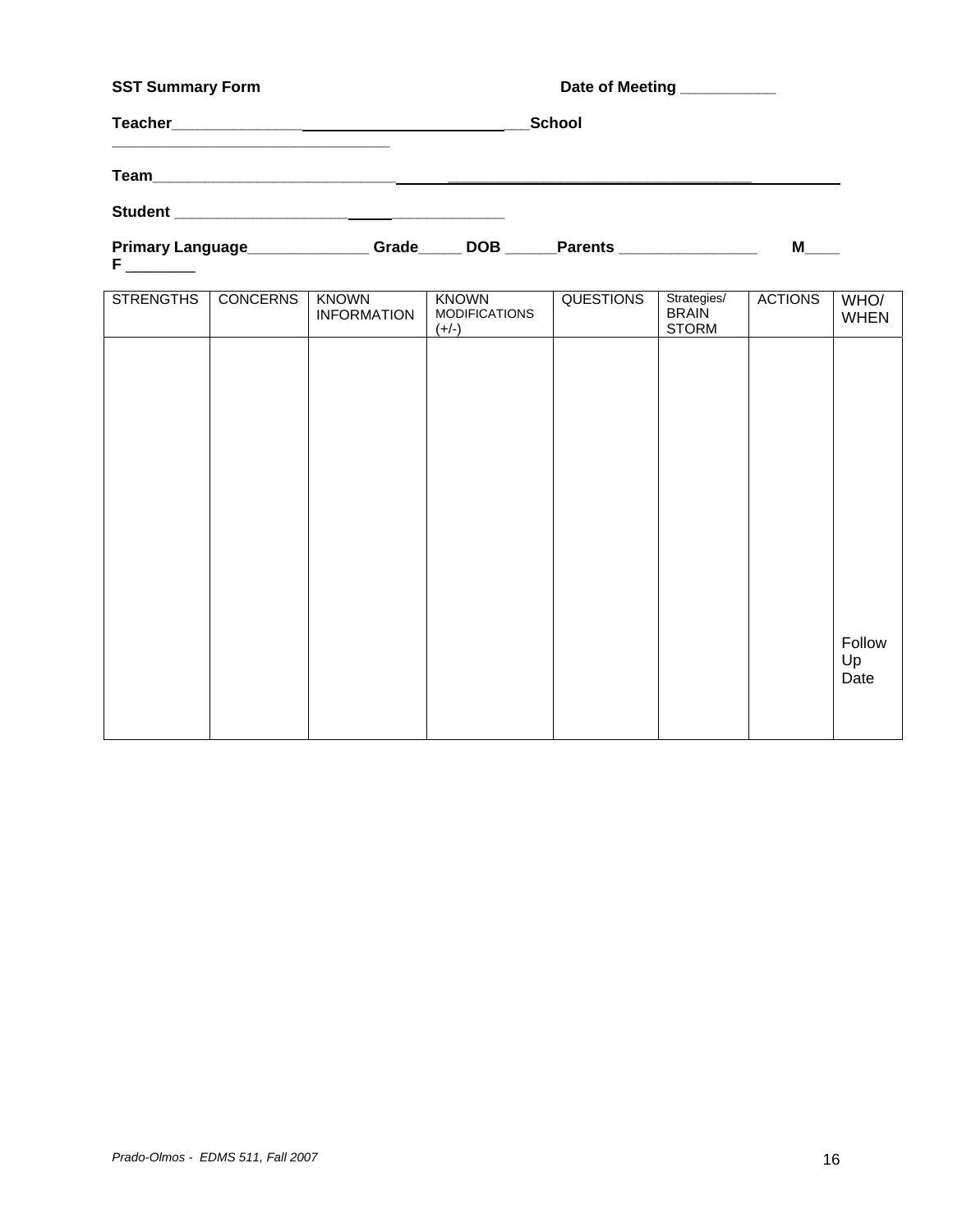# **Student Study Team (SST) Rubric**

|                                                                                                                                                                                                                                                  | Developing                                                                                          | Approaches                                                                                                                                      | <b>Meets Expectations</b>                                                                                                                                                                                                                                                  |       |
|--------------------------------------------------------------------------------------------------------------------------------------------------------------------------------------------------------------------------------------------------|-----------------------------------------------------------------------------------------------------|-------------------------------------------------------------------------------------------------------------------------------------------------|----------------------------------------------------------------------------------------------------------------------------------------------------------------------------------------------------------------------------------------------------------------------------|-------|
| <b>Element</b>                                                                                                                                                                                                                                   | 1 point                                                                                             | <b>Expectations</b><br>2 points                                                                                                                 | 3 points                                                                                                                                                                                                                                                                   | Total |
| <b>Know School Families</b><br>(Student Data Sheet,<br><b>Intervention Plan and Meeting</b><br>Interactions)                                                                                                                                     | No indication<br>that the school<br>took the time to<br>know the family<br>and their needs.         | Some of the needs of the<br>family were understood,<br>i.e. family members,<br>language, literacy, and<br>family dynamics.                      | There is a description of the family<br>(in Data Sheet) and the family's<br>needs are taken into consideration<br>in planning the student's<br>intervention plan.                                                                                                          |       |
| <b>Knows Student</b><br>(As Indicated on Student Data<br>Sheet, Intervention Plan and<br><b>Meeting Interactions)</b>                                                                                                                            | Some of the<br>student's<br>strengths,<br>needs.<br>language, and<br>culture are<br>understood.     | The student's strengths,<br>needs, language, and<br>culture are understood and<br>addressed in plan.                                            | The student's strengths, needs,<br>language, and culture are<br>understood so well that the team<br>can incorporate the child's life<br>outside of school into the plan.                                                                                                   |       |
| <b>Development of Interventions</b>                                                                                                                                                                                                              | The intervention<br>plan is brief and<br>vague.                                                     | The intervention plan<br>demonstrates an<br>understanding of the<br>student's uniqueness and<br>addresses the student's<br>strengths and needs. | The intervention plan demonstrates<br>an understanding of student's<br>uniqueness and addresses the<br>student's strengths and needs for<br>cognitive, affective and<br>psychomotor objectives.                                                                            |       |
| Implementation and<br><b>Monitoring Interventions</b>                                                                                                                                                                                            | There is no<br>clear plan how<br>interventions will<br>be implemented<br>or monitored.              | There is a clear plan for<br>implementing and<br>monitoring interventions.                                                                      | There is a clear plan for<br>implementing and monitoring<br>interventions. A plan is set to<br>communicate progress of<br>interventions to all school and<br>family members.                                                                                               |       |
| <b>Use of Resources</b>                                                                                                                                                                                                                          | No resources<br>were mentioned<br>in the<br>intervention<br>plan.                                   | School resources were<br>identified in the<br>intervention plan.                                                                                | School, community, and family<br>resources were considered and<br>identified in the intervention plan.                                                                                                                                                                     |       |
| <b>Role Representations</b>                                                                                                                                                                                                                      | Minimum of 5<br>SST roles were<br>represented.                                                      | More than 5 SST roles<br>were represented and<br>modeled the<br>responsibilities of each<br>member.                                             | More than 5 SST roles were<br>represented with a detailed<br>description of each member in SST<br>Binder addressing relationship w/<br>student, unique talents,<br>background, interests, and<br>experiences that make this<br>individual an invaluable member of<br>team. |       |
| <b>Student Summary Sheet &amp;</b><br><b>Meeting Interactions</b><br>1. Discuss student strengths<br>2. Discuss areas of concern<br>3. Discuss interventions and<br>plan for implementation<br>4. Solicit parent input<br>5. Plan follow-up mtg. | 75 % of SST<br><b>Summary Sheet</b><br>completed &<br>4 or less<br><b>SST</b> steps<br>implemented. | 90% of SST Summary<br>Sheet completed & all 5<br>steps implemented.                                                                             | 100% of SST Summary Sheet<br>completed & all 5 steps<br>implemented.                                                                                                                                                                                                       |       |
| <b>SST Binder</b><br>1. SST Summary Sheet<br>2. Student Data Sheet<br>3. Cover Sheet<br>4. Annotated bibliographies for<br>each team member                                                                                                      | Completes 4 or<br>less.                                                                             | Completes all 5.                                                                                                                                | Completes all 5 with detail &<br>professionalism.                                                                                                                                                                                                                          |       |
| <b>Total</b>                                                                                                                                                                                                                                     |                                                                                                     |                                                                                                                                                 |                                                                                                                                                                                                                                                                            | 24    |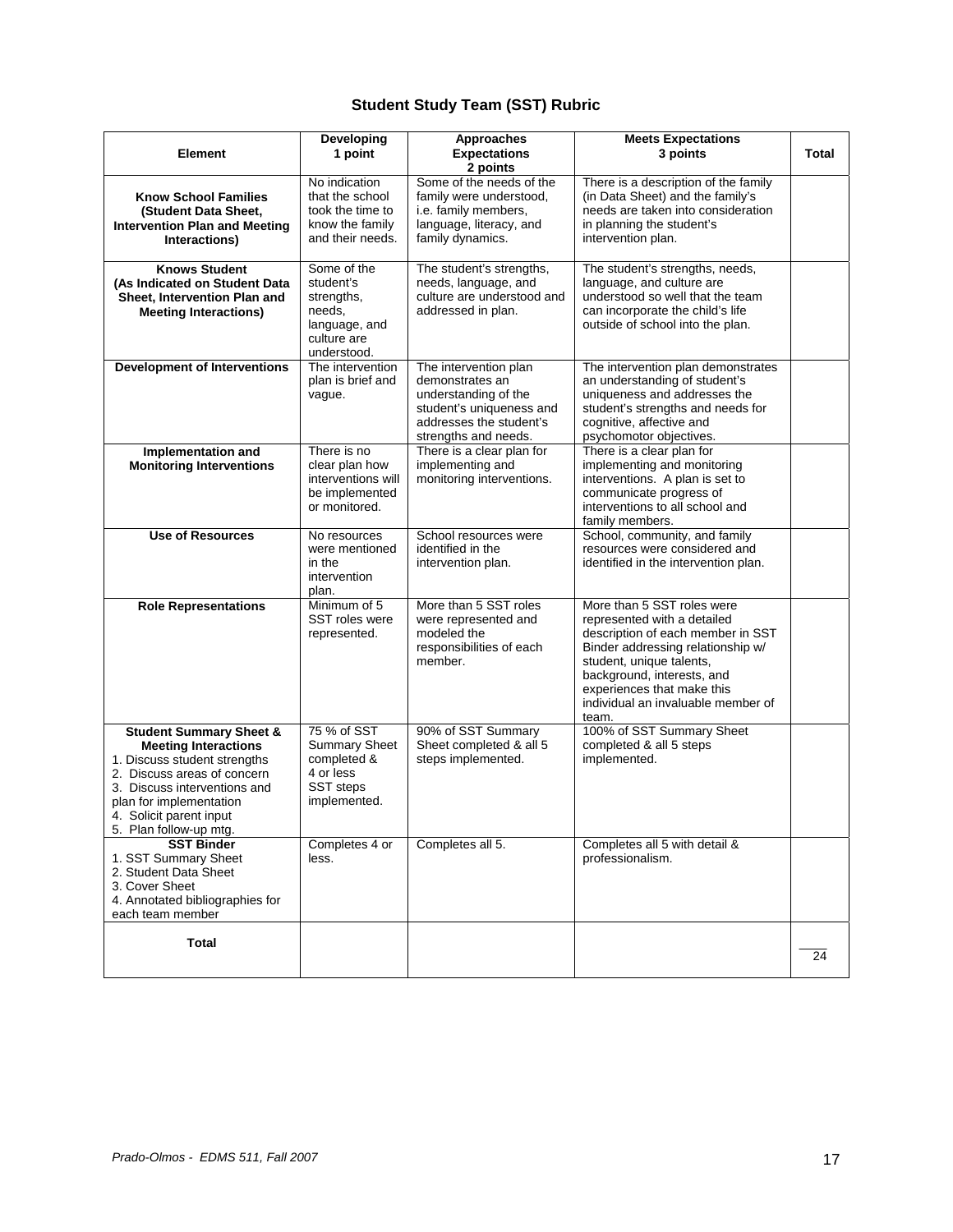# **Student Study Team (SST) Rubric continued**

| <b>Element</b>                                    | Developing<br>2 points                                                                                                                    | <b>Approaches Expectations</b><br>4 points                                                                                                | <b>Meets Expectations</b><br>6 points                                                                                                         | Total |
|---------------------------------------------------|-------------------------------------------------------------------------------------------------------------------------------------------|-------------------------------------------------------------------------------------------------------------------------------------------|-----------------------------------------------------------------------------------------------------------------------------------------------|-------|
| <b>SST</b><br>Summary<br>and<br><b>Reflection</b> | Briefly summarizes assignment<br>and responsibilities. Includes<br>little self-reflections and makes<br>no connections to future practice | Summarizes the assignment and<br>responsibilities and includes a<br>superficial self-reflection and few<br>connections to future practice | Summarizes the assignment and<br>responsibilities and includes an<br>in-depth self-reflection and<br>strong connections to future<br>practice |       |
| <b>Total</b>                                      |                                                                                                                                           |                                                                                                                                           |                                                                                                                                               | 6     |
| <b>GRAND</b><br><b>TOTAL</b>                      |                                                                                                                                           |                                                                                                                                           |                                                                                                                                               | 30    |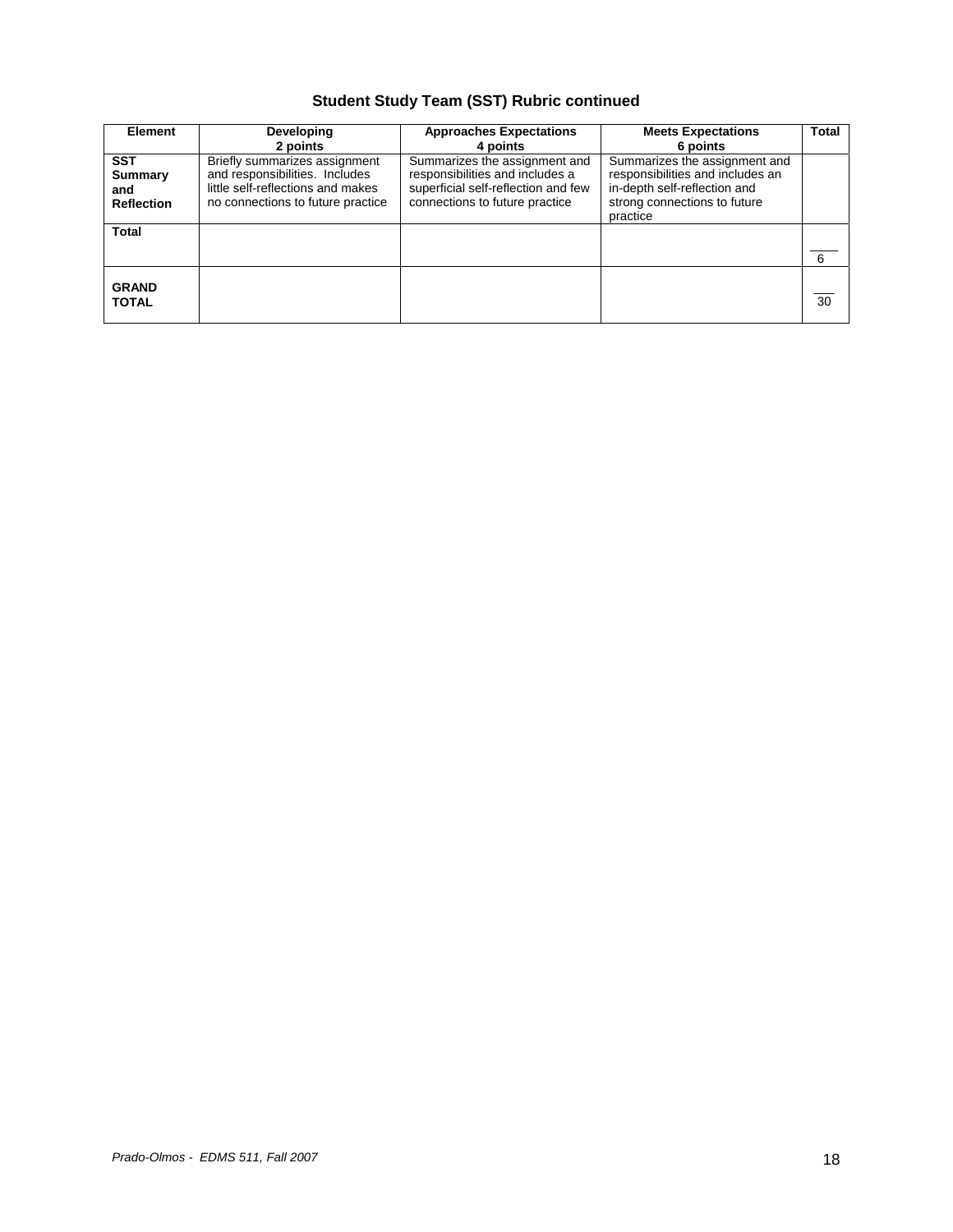#### **Classroom Management 15 points**

**Learner Objectives:** Teacher candidates will be able to design a classroom management plan for students with diverse needs.

**Assessment:** Teacher candidates will write a classroom management plan that addresses classroom structures, procedures and intervention strategies. Teacher candidates will identify a minimum of three beliefs about teaching and learning and show how their beliefs are implemented in their classroom management plan. Students will be required to describe a minimum of 4 prevention strategies and 4 intervention strategies.

**Preparation:** Before beginning assignment teacher candidates read the following resources and demonstrate the ability to complete the prerequisite skills.

| <b>Resources</b>  | Title and necessary information:                                                                                                                                                                                      |
|-------------------|-----------------------------------------------------------------------------------------------------------------------------------------------------------------------------------------------------------------------|
| Textbook/chapters | Grant & Gillette - Ch. 3                                                                                                                                                                                              |
|                   | Villa, Richard, & Thousand, Jacquelyn. (1995). Creating an inclusive school.<br>Alexandria, VA: ASCD. Chapters To Be Assigned                                                                                         |
| Internet Site(s)  | www.consciousclassroom.com - Rick Smith's website, products available<br>www.ascd.org - good resources under "Education Topics"; Classroom<br>Management online tutorial (free)<br>Visit other informational websites |
|                   |                                                                                                                                                                                                                       |

Prerequisite skills:

- Teacher candidates are able to identify their beliefs about teaching and learning as related to student behavior.
- Teacher candidates are able to observe and describe classroom management strategies.
- Teacher candidates are able to use information about students' readiness range (skills, reading, thinking & information), learning profiles, interests, talents, and culture to determine appropriate discipline approaches (Thousand, Villa & Nevine)
- Teacher candidates are able to identify strategies to meet the needs of
	- o Students learning English (including differentiation for Beginning, Intermediate, and Advanced levels)
	- o Student that are accelerated learners
	- o Students that need special education support under IDEA &/or ADA as referred to by Turnbull, Turnbull & Wehmeyer (2007) and Villa & Thousand (2002)

## **Task Guidelines**

1. Identify a minimum of three core beliefs you have about teaching and learning and how those impact your classroom management plan. Read 3 or more discipline theories/classroom management models from texts or websites

2. Do the following activities:

- a. Observe a classroom teacher and identify what their educational beliefs are and how they implement those beliefs in their management approach.
- b. Interview a teacher about their educational beliefs and how they implement those beliefs in their classroom management plans.

3. Describe 4 management strategies you will use for prevention and 4 management strategies you will use for intervention. Make sure your action plan connects with and implements your beliefs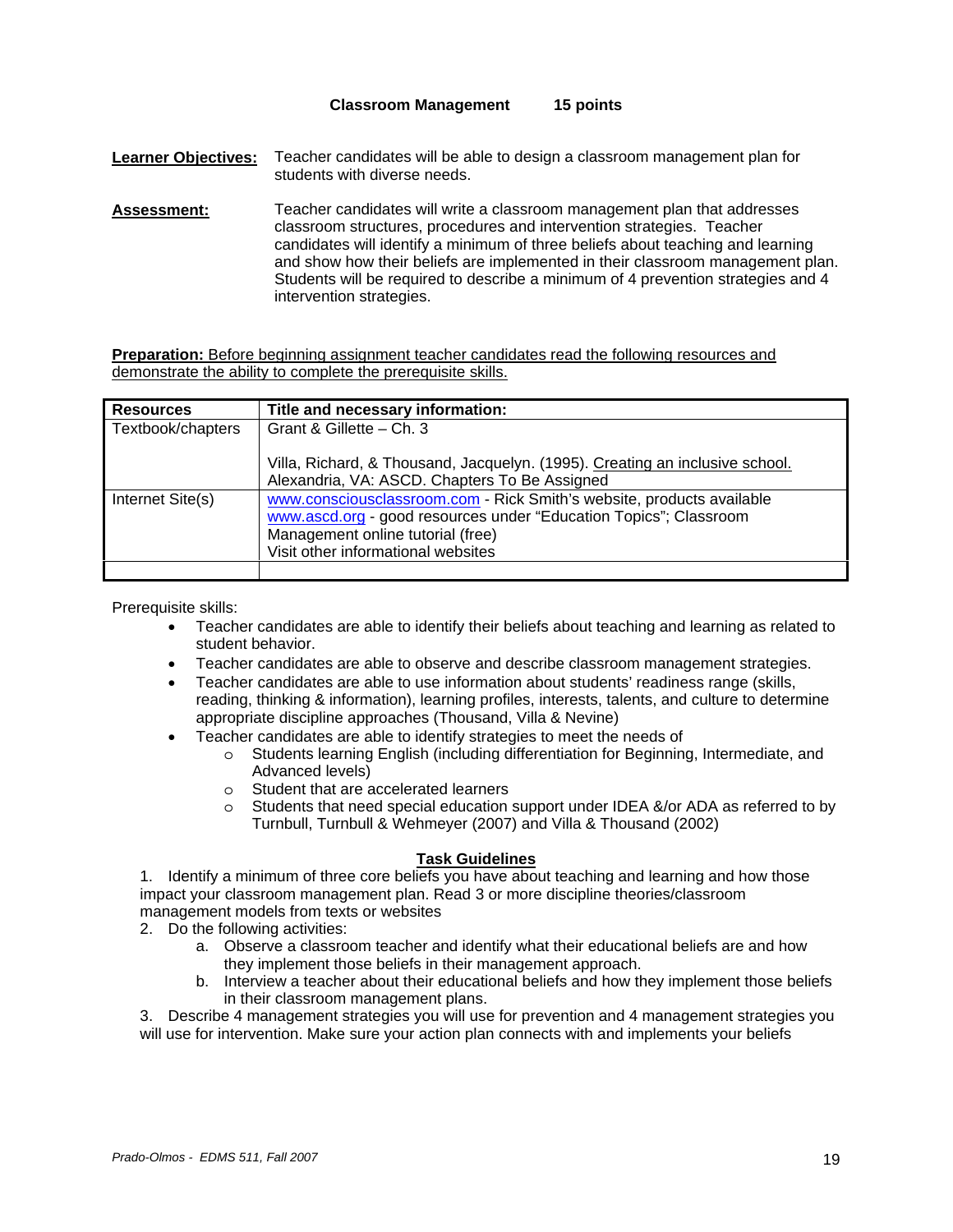4. Conduct a thoughtful self-evaluation and reflection. Consider where you currently place yourself on the continuum between Inner Apology and Inner Authority. Why? What areas for growth do you have? And how will you manage your growth and professional development?

| <b>Elements</b>                                                                       | Approaching<br><b>Expectations</b>                                                                 | <b>Meets Expectations</b><br>3 points                                                                                                                        | <b>Total Points</b> |
|---------------------------------------------------------------------------------------|----------------------------------------------------------------------------------------------------|--------------------------------------------------------------------------------------------------------------------------------------------------------------|---------------------|
| <b>Educational Beliefs</b>                                                            | 1 point<br>Identify 1-2 beliefs.                                                                   | Identify 3 educational<br>beliefs, describe how<br>they will be implemented<br>in your classroom<br>management plan, and<br>use a minimum of 2<br>citations. |                     |
| Observation and Interview                                                             | Observation and<br>interview are minimally<br>described and the<br>analysis is superficial         | Observation and<br>interview are detailed<br>and the analysis is<br>thoughtful and in depth                                                                  |                     |
| Define your management plan                                                           | Describe 1-3 strategies<br>for classroom<br>management at<br>prevention and<br>intervention stages | Describe 4 or more<br>strategies for classroom<br>management at<br>prevention and<br>intervention stages                                                     |                     |
| Implementation of educational<br>beliefs                                              | Some of your strategies<br>are linked to your<br>educational beliefs.                              | Each strategy is clearly<br>linked to one or more of<br>your educational beliefs.                                                                            |                     |
| Self-evaluation- Smith's<br>distinction between Inner-<br>Authority and Inner Apology | Reflection with some<br>description and detail                                                     | <b>Reflection with</b><br>thoughtful description<br>and comprehensive<br>detail                                                                              |                     |
| <b>Total Points</b>                                                                   |                                                                                                    |                                                                                                                                                              | /15                 |

## **Classroom Management Plan Rubric**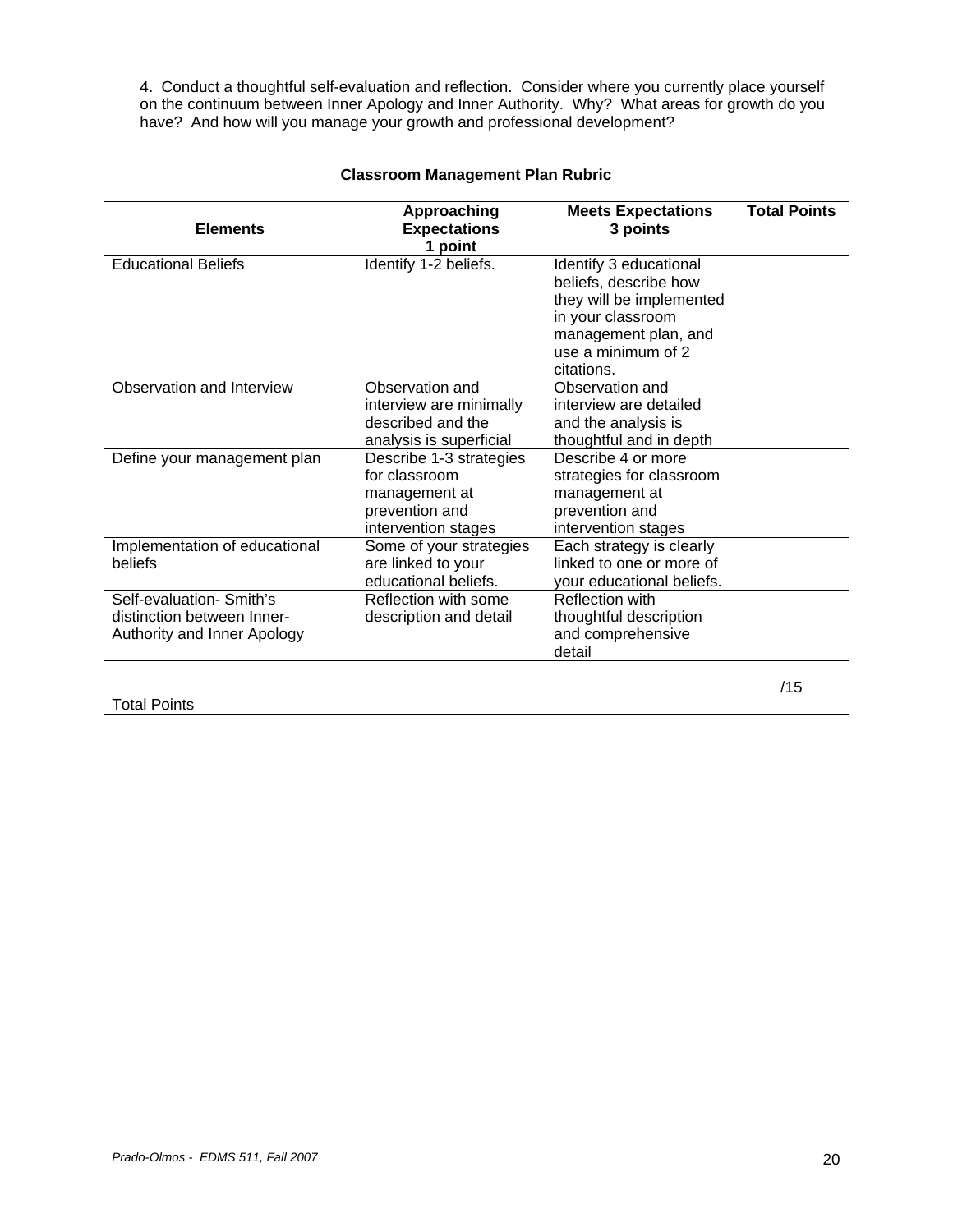## **Electronic Portfolio - TaskStream 10 points**

**Learner Objectives:** Knowledge and skill in creating an electronic portfolio.

**Assessment:** Teacher candidates apply what they have learned from the required assignments to the TPE's designated in a cogent, first person reflection in TaskStream.

> Teacher candidates will include all necessary components in their final submission of the electronic portfolio.

| Resource(s):     | Title and necessary information:                                                                                                                                                                               |
|------------------|----------------------------------------------------------------------------------------------------------------------------------------------------------------------------------------------------------------|
| Internet Site(s) | http://lynx.csusm.edu/coe/eportfolio/index.asp<br>This will take you to the CSUSM COE website where you can get help with how to<br>create your electronic portfolio and information on the required elements. |
|                  | http://www.taskstream.com<br>This is the TaskStream home page where you will register for Taskstream and<br>return to when working on your electronic portfolio.                                               |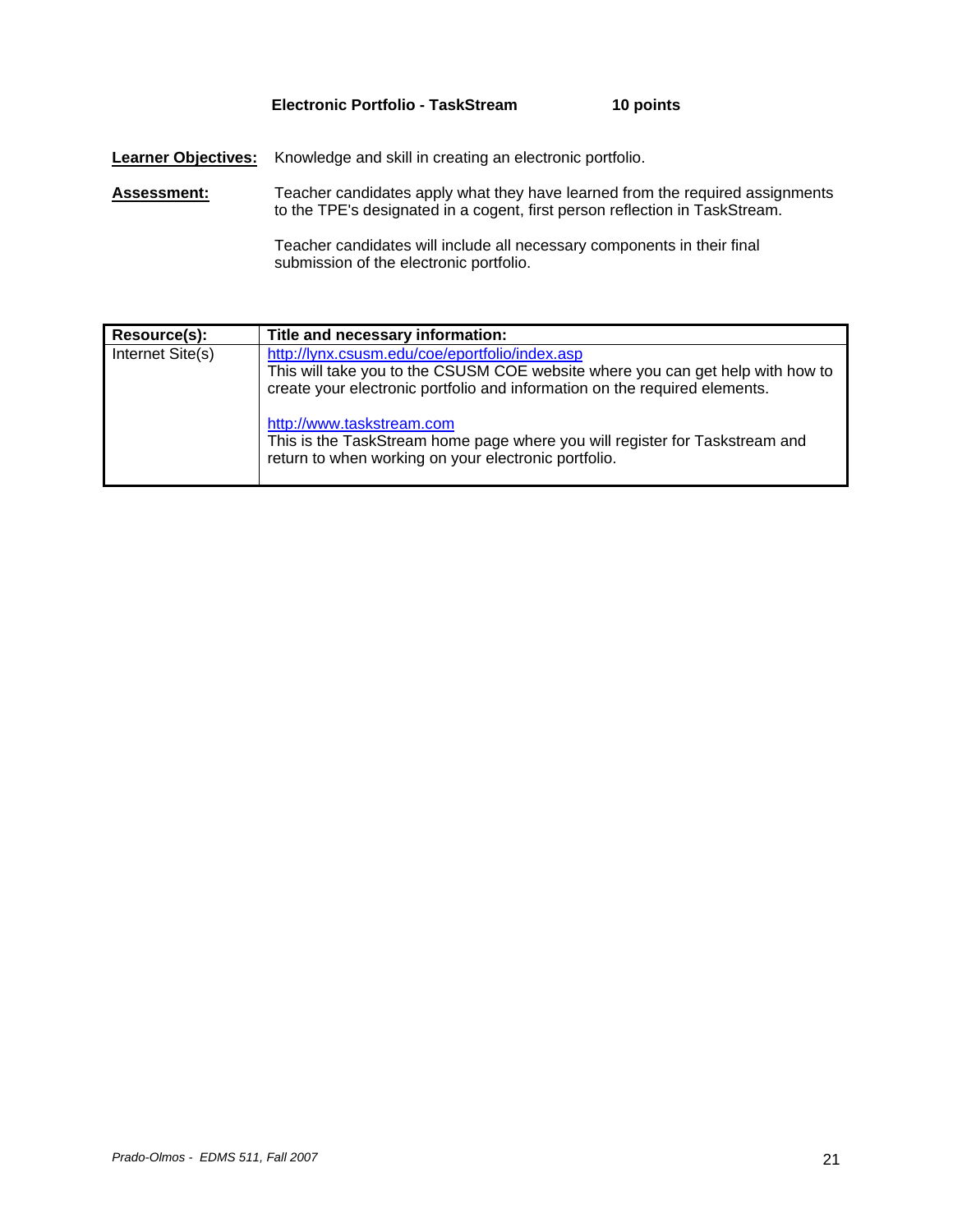# **Differentiated Lesson Plan Graphic Organizer**

## **Students with Special Needs**

| Differentiation Strategy: What will teacher do to<br>meet the students needs | Assessment: What will the student do to<br>display learning with specific differentiation.<br>How will you assess students learning? What<br>criteria will you use? |
|------------------------------------------------------------------------------|---------------------------------------------------------------------------------------------------------------------------------------------------------------------|
| <b>Content Differentiation</b>                                               |                                                                                                                                                                     |
| <b>Process Differentiation</b>                                               |                                                                                                                                                                     |
| <b>Product Differentiation</b>                                               |                                                                                                                                                                     |

## **Students that are Accelerated Learners**

| Differentiation Strategy: What will teacher do to<br>meet the students needs | Assessment: What will the student do to<br>display learning with specific differentiation.<br>How will you assess students learning? What<br>criteria will you use? |
|------------------------------------------------------------------------------|---------------------------------------------------------------------------------------------------------------------------------------------------------------------|
| <b>Content Differentiation</b>                                               |                                                                                                                                                                     |
| <b>Process Differentiation</b>                                               |                                                                                                                                                                     |
| <b>Product Differentiation</b>                                               |                                                                                                                                                                     |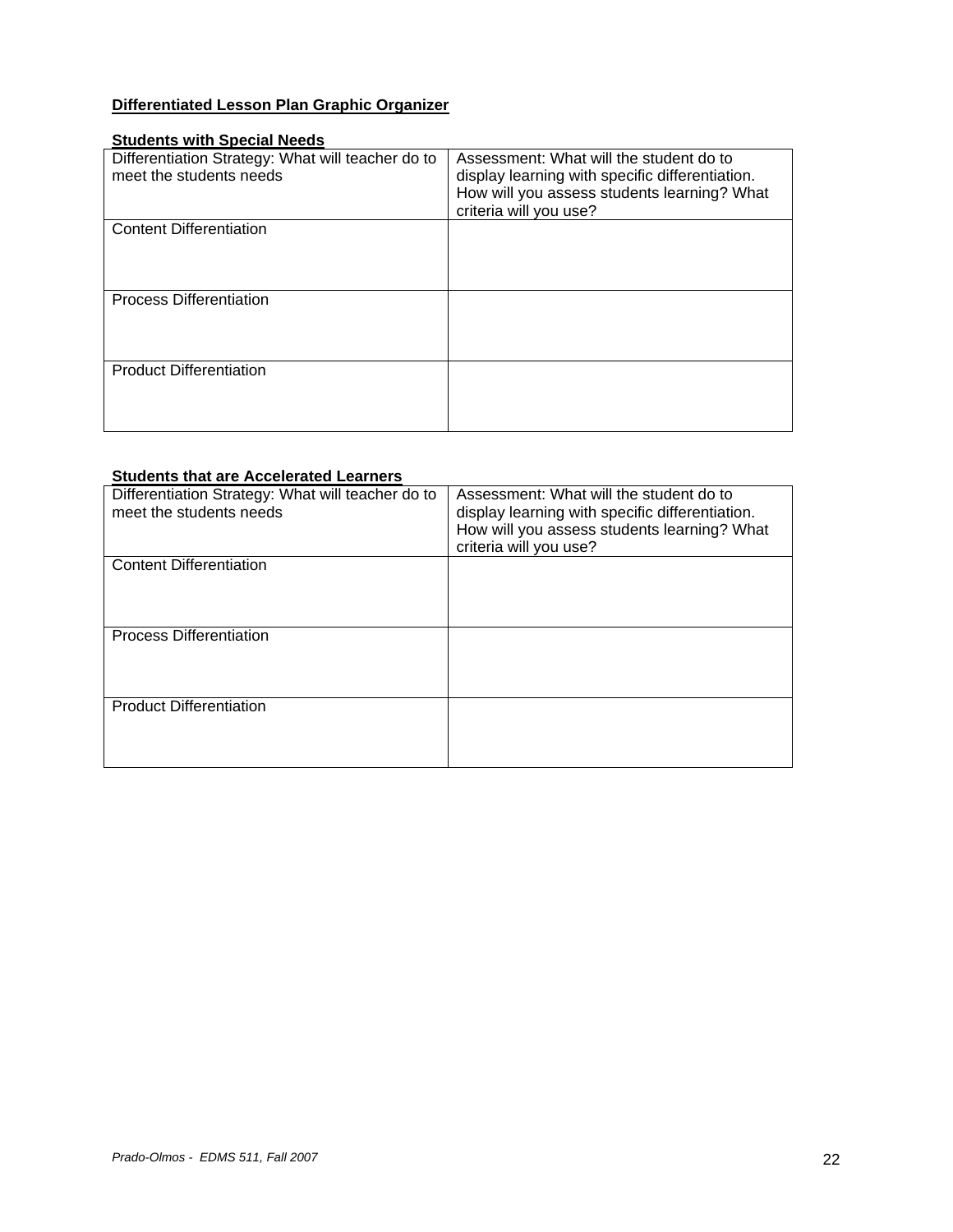## **Students Learning English - Beginning Level**

| Differentiation Strategy: What will teacher do to<br>meet the students needs | Assessment: What will the student do to<br>display learning with specific differentiation.<br>How will you assess students learning? What<br>criteria will you use? |
|------------------------------------------------------------------------------|---------------------------------------------------------------------------------------------------------------------------------------------------------------------|
| <b>Content Differentiation</b>                                               |                                                                                                                                                                     |
| <b>Process Differentiation</b>                                               |                                                                                                                                                                     |
| <b>Product Differentiation</b>                                               |                                                                                                                                                                     |

## **Students Learning English – Intermediate Level**

| Differentiation Strategy: What will teacher do to<br>meet the students needs | Assessment: What will the student do to<br>display learning with specific differentiation.<br>How will you assess students learning? What<br>criteria will you use? |
|------------------------------------------------------------------------------|---------------------------------------------------------------------------------------------------------------------------------------------------------------------|
| <b>Content Differentiation</b>                                               |                                                                                                                                                                     |
| <b>Process Differentiation</b>                                               |                                                                                                                                                                     |
| <b>Product Differentiation</b>                                               |                                                                                                                                                                     |

## **Students Learning English – Advanced Level**

| Differentiation Strategy: What will the teacher<br>do to meet the students' needs? | Assessment: What will the student do to<br>display learning with specific differentiation.<br>How will you assess students learning? What<br>criteria will you use? |
|------------------------------------------------------------------------------------|---------------------------------------------------------------------------------------------------------------------------------------------------------------------|
| <b>Content Differentiation</b>                                                     |                                                                                                                                                                     |
| <b>Process Differentiation</b>                                                     |                                                                                                                                                                     |
| <b>Product Differentiation</b>                                                     |                                                                                                                                                                     |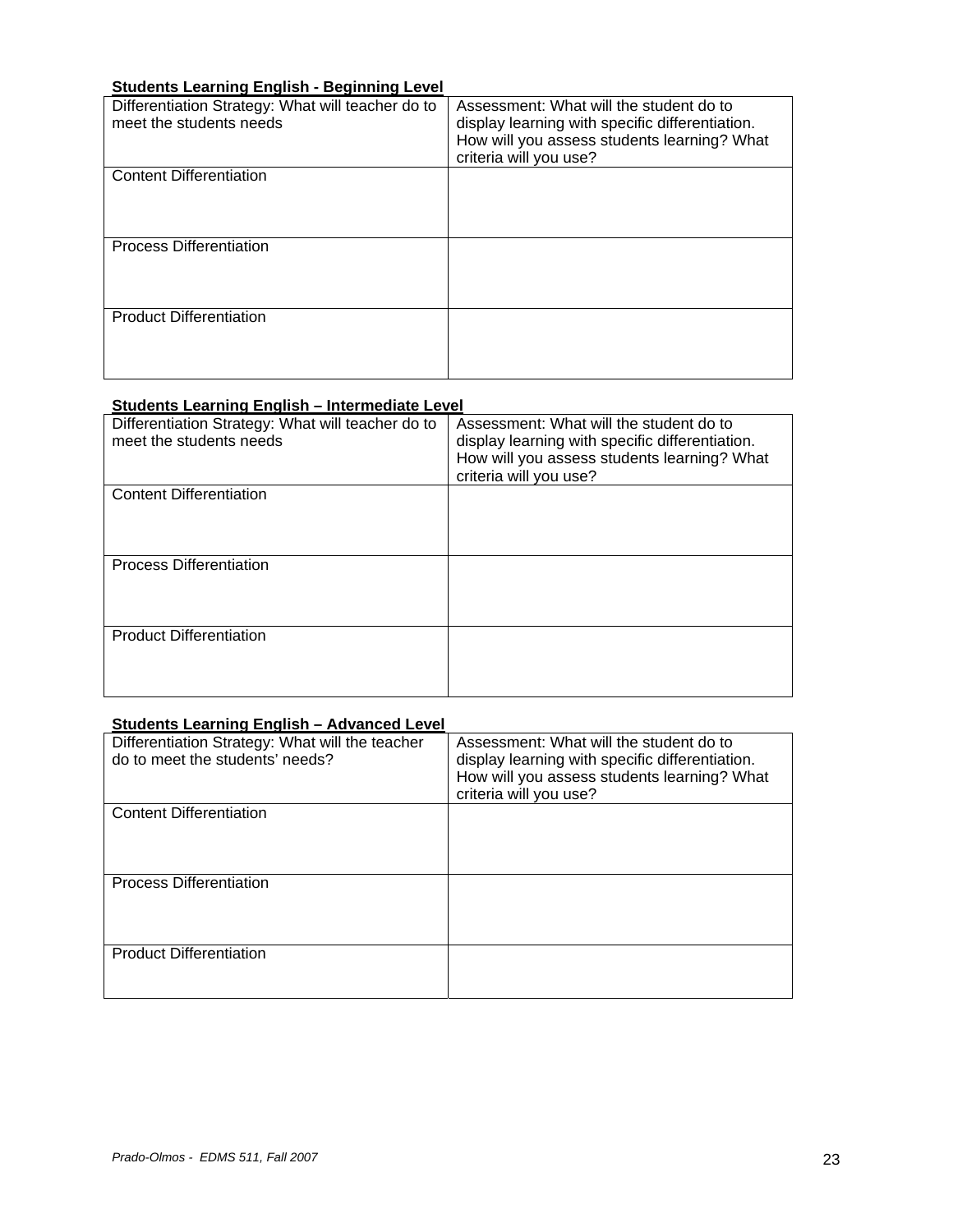# **Universal Backwards Lesson Design**

|                                |                                                  | WHAT?                                                                                                                                                                                                                                                                                                                                                                                                                                                                                                                                                       |
|--------------------------------|--------------------------------------------------|-------------------------------------------------------------------------------------------------------------------------------------------------------------------------------------------------------------------------------------------------------------------------------------------------------------------------------------------------------------------------------------------------------------------------------------------------------------------------------------------------------------------------------------------------------------|
| <b>BEFORE</b><br><b>LESSON</b> | $\bullet$<br>$\bullet$<br>$\bullet$<br>$\bullet$ | Facts about the learner<br>Content/Context<br>Product/Assessment<br>Management/Discipline considerations                                                                                                                                                                                                                                                                                                                                                                                                                                                    |
|                                | L<br>N<br>T<br>$\circ$                           | Anticipatory set                                                                                                                                                                                                                                                                                                                                                                                                                                                                                                                                            |
| <b>DURING</b><br><b>LESSON</b> | T<br>H<br>$\mathsf{R}$<br>$\circ$<br>U<br>G<br>H | Teacher Input<br><b>Direct Instruction</b><br>$\circ$<br>Modeling<br>$\circ$<br>Exemplars/Non-Exemplars<br>٠<br>Demonstration<br>$\blacksquare$<br><b>Guided Practice/Progress Modeling</b><br><b>Scaffolds and Supports</b><br>$\circ$<br>Monitor and Adjust, if needed<br>$\circ$<br>Check for understanding<br>$\circ$<br>Independent Practice/Formative Assessment<br><b>Benchmark Criteria for Assessment</b><br>$\circ$<br><b>Closure/Summative Assessment</b><br>Students summarize learning<br>$\circ$<br>Check that objectives were met<br>$\circ$ |
|                                | В<br>E<br>Υ<br>$\circ$<br>N<br>D                 | Transfer<br><b>Extension Activities</b><br>$\circ$<br><b>Research Projects</b><br>Home Fun<br>٠<br><b>Enrichment Activities</b><br>$\blacksquare$                                                                                                                                                                                                                                                                                                                                                                                                           |
| <b>AFTER</b><br><b>LESSON</b>  |                                                  | Reflection<br>Successes to repeat<br>O<br>Revisions to make<br>$\circ$                                                                                                                                                                                                                                                                                                                                                                                                                                                                                      |